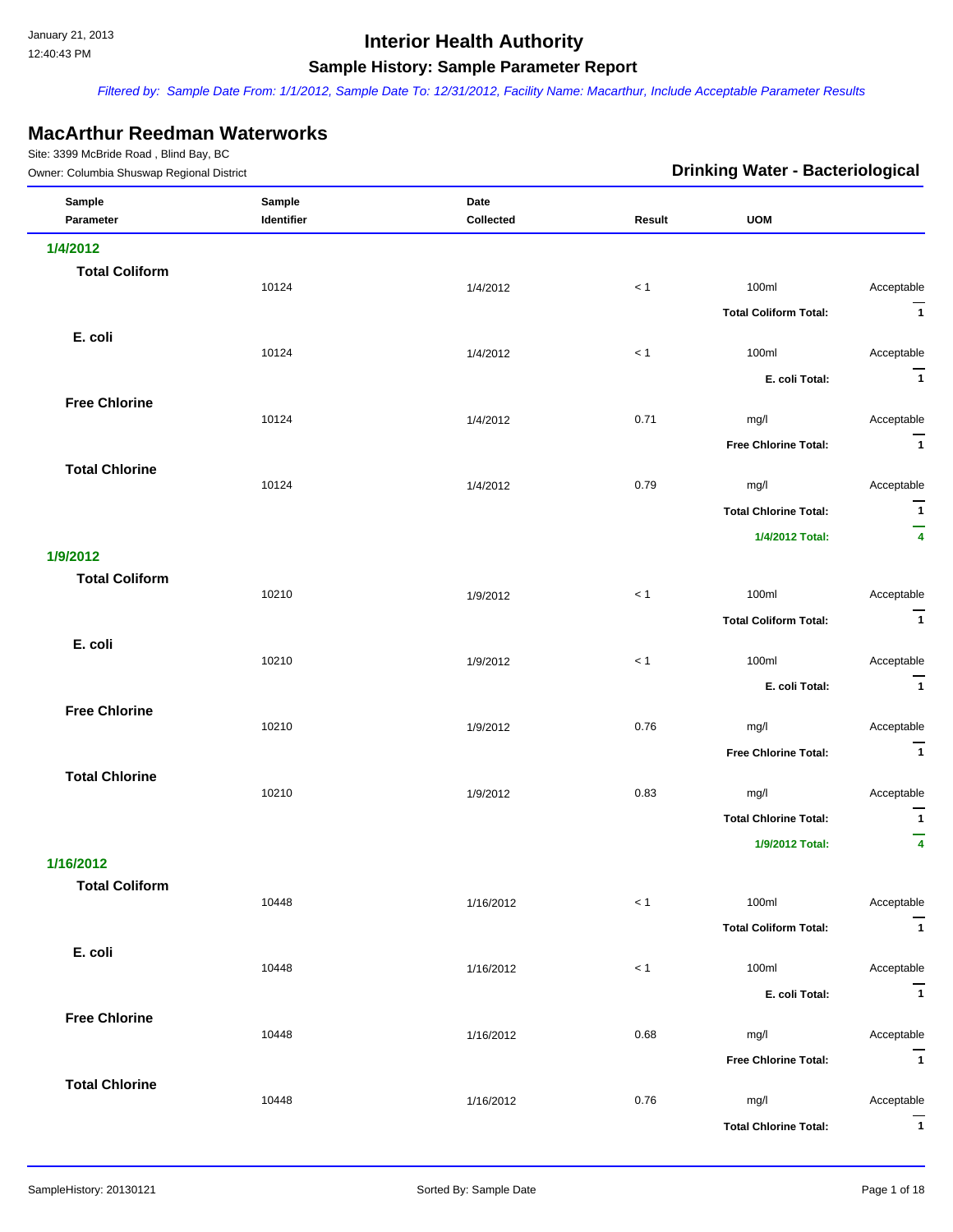*Filtered by: Sample Date From: 1/1/2012, Sample Date To: 12/31/2012, Facility Name: Macarthur, Include Acceptable Parameter Results*

#### **MacArthur Reedman Waterworks**

| Owner: Columbia Shuswap Regional District |            |           | <b>Drinking Water - Bacteriological</b> |                              |                     |
|-------------------------------------------|------------|-----------|-----------------------------------------|------------------------------|---------------------|
| Sample                                    | Sample     | Date      |                                         |                              |                     |
| Parameter                                 | Identifier | Collected | Result                                  | <b>UOM</b>                   |                     |
|                                           |            |           |                                         | 1/16/2012 Total:             | 4                   |
| 1/24/2012                                 |            |           |                                         |                              |                     |
| <b>Total Coliform</b>                     |            |           |                                         |                              |                     |
|                                           | 10659      | 1/24/2012 | < 1                                     | 100ml                        | Acceptable          |
|                                           |            |           |                                         | <b>Total Coliform Total:</b> | $\overline{1}$      |
| E. coli                                   |            |           |                                         |                              |                     |
|                                           | 10659      | 1/24/2012 | < 1                                     | 100ml                        | Acceptable          |
|                                           |            |           |                                         | E. coli Total:               | $\overline{1}$      |
| <b>Free Chlorine</b>                      |            |           |                                         |                              |                     |
|                                           | 10659      | 1/24/2012 | 0.68                                    | mg/l                         | Acceptable          |
|                                           |            |           |                                         | <b>Free Chlorine Total:</b>  | $\overline{1}$      |
|                                           |            |           |                                         |                              |                     |
| <b>Total Chlorine</b>                     | 10659      | 1/24/2012 | 0.74                                    | mg/l                         | Acceptable          |
|                                           |            |           |                                         |                              |                     |
|                                           |            |           |                                         | <b>Total Chlorine Total:</b> | $\overline{1}$<br>— |
|                                           |            |           |                                         | 1/24/2012 Total:             | 4                   |
| 1/30/2012                                 |            |           |                                         |                              |                     |
| <b>Total Coliform</b>                     |            |           |                                         |                              |                     |
|                                           | 10799      | 1/30/2012 | < 1                                     | 100ml                        | Acceptable          |
|                                           | 10826      | 1/30/2012 | < 1                                     | 100ml                        | Acceptable          |
|                                           |            |           |                                         | <b>Total Coliform Total:</b> | $\overline{2}$      |
| E. coli                                   |            |           |                                         |                              |                     |
|                                           | 10799      | 1/30/2012 | < 1                                     | 100ml                        | Acceptable          |
|                                           | 10826      | 1/30/2012 | < 1                                     | 100ml                        | Acceptable          |
|                                           |            |           |                                         | E. coli Total:               | $\overline{2}$      |
| <b>Free Chlorine</b>                      |            |           |                                         |                              |                     |
|                                           | 10799      | 1/30/2012 | 0.66                                    | mg/l                         | Acceptable          |
|                                           |            |           |                                         | <b>Free Chlorine Total:</b>  | $\overline{1}$      |
| <b>Total Chlorine</b>                     |            |           |                                         |                              |                     |
|                                           | 10799      | 1/30/2012 | 0.73                                    | mg/l                         | Acceptable          |
|                                           |            |           |                                         | <b>Total Chlorine Total:</b> | $\mathbf{1}$        |
|                                           |            |           |                                         | 1/30/2012 Total:             | 6                   |
| 2/6/2012                                  |            |           |                                         |                              |                     |
| <b>Total Coliform</b>                     |            |           |                                         |                              |                     |
|                                           | 10984      | 2/6/2012  | < 1                                     | 100ml                        | Acceptable          |
|                                           |            |           |                                         | <b>Total Coliform Total:</b> | $\overline{1}$      |
|                                           |            |           |                                         |                              |                     |
| E. coli                                   | 10984      | 2/6/2012  | < 1                                     | 100ml                        | Acceptable          |
|                                           |            |           |                                         |                              | $\overline{1}$      |
|                                           |            |           |                                         | E. coli Total:               |                     |
| <b>Free Chlorine</b>                      |            |           | 0.69                                    |                              |                     |
|                                           | 10984      | 2/6/2012  |                                         | mg/l                         | Acceptable          |
|                                           |            |           |                                         | <b>Free Chlorine Total:</b>  | $\mathbf{1}$        |
| <b>Total Chlorine</b>                     |            |           |                                         |                              |                     |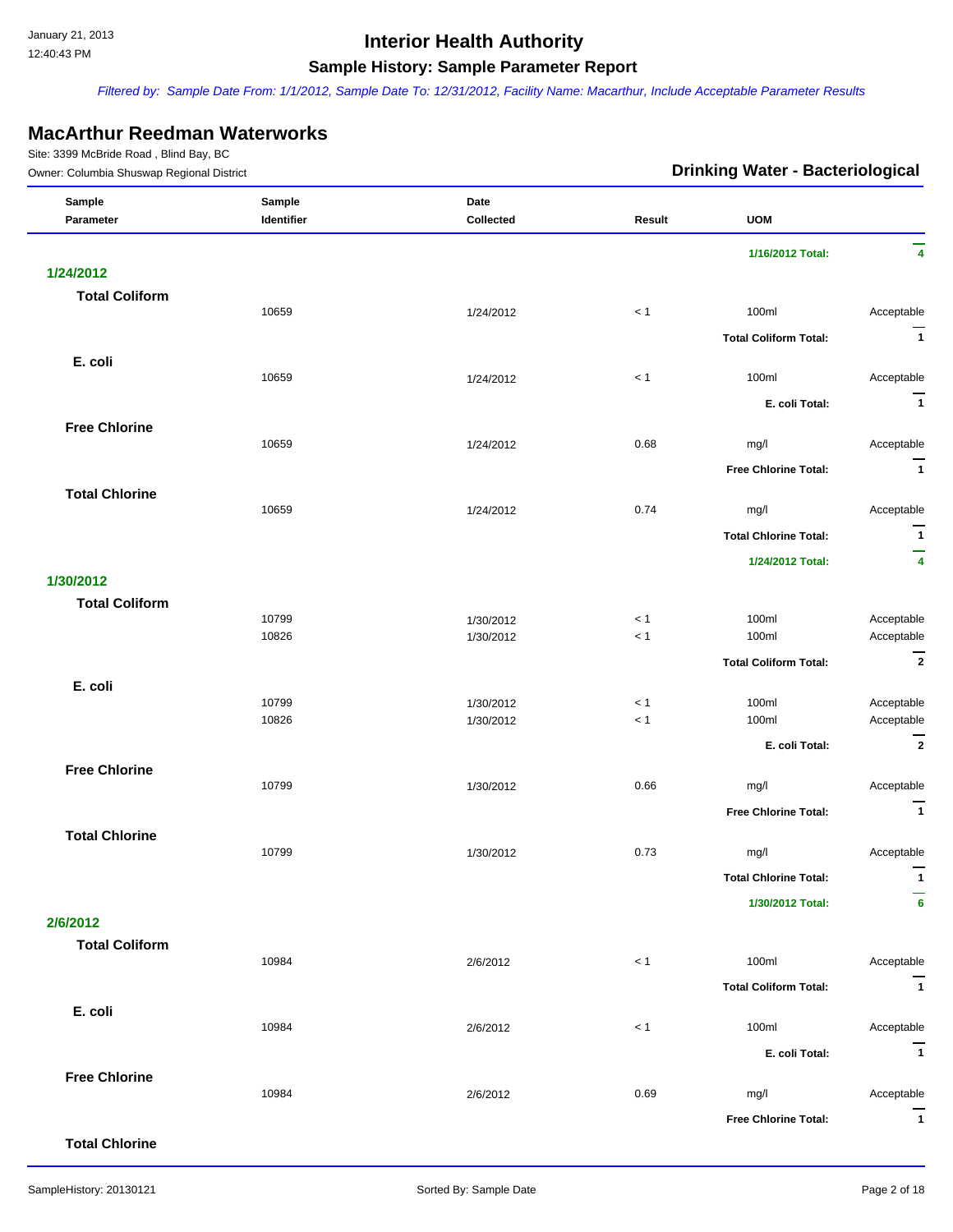*Filtered by: Sample Date From: 1/1/2012, Sample Date To: 12/31/2012, Facility Name: Macarthur, Include Acceptable Parameter Results*

### **MacArthur Reedman Waterworks**

Site: 3399 McBride Road , Blind Bay, BC

| $5000$ $5550500$ $+550$<br>Owner: Columbia Shuswap Regional District |                      |                        | <b>Drinking Water - Bacteriological</b> |                              |                          |  |
|----------------------------------------------------------------------|----------------------|------------------------|-----------------------------------------|------------------------------|--------------------------|--|
| Sample<br>Parameter                                                  | Sample<br>Identifier | Date<br>Collected      | Result                                  | <b>UOM</b>                   |                          |  |
| <b>Total Chlorine</b>                                                |                      |                        |                                         |                              |                          |  |
|                                                                      | 10984                | 2/6/2012               | 0.77                                    | mg/l                         | Acceptable               |  |
|                                                                      |                      |                        |                                         | <b>Total Chlorine Total:</b> | $\overline{1}$           |  |
|                                                                      |                      |                        |                                         | 2/6/2012 Total:              | $\overline{\mathbf{4}}$  |  |
| 2/14/2012                                                            |                      |                        |                                         |                              |                          |  |
| <b>Total Coliform</b>                                                |                      |                        |                                         |                              |                          |  |
|                                                                      | 11276                | 2/14/2012              | < 1                                     | 100ml                        | Acceptable               |  |
|                                                                      |                      |                        |                                         | <b>Total Coliform Total:</b> | $\overline{1}$           |  |
| E. coli                                                              | 11276                | 2/14/2012              | $< 1\,$                                 | 100ml                        | Acceptable               |  |
|                                                                      |                      |                        |                                         |                              |                          |  |
|                                                                      |                      |                        |                                         | E. coli Total:               | $\overline{1}$           |  |
| <b>Free Chlorine</b>                                                 | 11276                | 2/14/2012              | 0.71                                    | mg/l                         | Acceptable               |  |
|                                                                      |                      |                        |                                         | <b>Free Chlorine Total:</b>  | $\overline{1}$           |  |
| <b>Total Chlorine</b>                                                |                      |                        |                                         |                              |                          |  |
|                                                                      | 11276                | 2/14/2012              | 0.77                                    | mg/l                         | Acceptable               |  |
|                                                                      |                      |                        |                                         | <b>Total Chlorine Total:</b> | $\mathbf{1}$             |  |
|                                                                      |                      |                        |                                         | 2/14/2012 Total:             | $\overline{4}$           |  |
| 2/22/2012                                                            |                      |                        |                                         |                              |                          |  |
| <b>Total Coliform</b>                                                |                      |                        |                                         |                              |                          |  |
|                                                                      | 11569                | 2/22/2012              | < 1                                     | 100ml                        | Acceptable               |  |
|                                                                      |                      |                        |                                         | <b>Total Coliform Total:</b> | $\overline{1}$           |  |
| E. coli                                                              |                      |                        |                                         |                              |                          |  |
|                                                                      | 11569                | 2/22/2012              | < 1                                     | 100ml                        | Acceptable               |  |
|                                                                      |                      |                        |                                         | E. coli Total:               | $\overline{1}$           |  |
| <b>Free Chlorine</b>                                                 |                      |                        |                                         |                              |                          |  |
|                                                                      | 11569                | 2/22/2012              | 0.71                                    | mg/l                         | Acceptable               |  |
|                                                                      |                      |                        |                                         | <b>Free Chlorine Total:</b>  | $\overline{\mathbf{1}}$  |  |
| <b>Total Chlorine</b>                                                | 11569                | 2/22/2012              | 0.79                                    | mg/l                         | Acceptable               |  |
|                                                                      |                      |                        |                                         | <b>Total Chlorine Total:</b> | $\mathbf{1}$             |  |
|                                                                      |                      |                        |                                         |                              |                          |  |
| 2/27/2012                                                            |                      |                        |                                         | 2/22/2012 Total:             | 4                        |  |
| <b>Total Coliform</b>                                                |                      |                        |                                         |                              |                          |  |
|                                                                      | 11654                | 2/27/2012              | < 1                                     | 100ml                        | Acceptable               |  |
|                                                                      | 11670                | 2/27/2012              | < 1                                     | 100ml                        | Acceptable               |  |
|                                                                      |                      |                        |                                         | <b>Total Coliform Total:</b> | $\overline{2}$           |  |
| E. coli                                                              |                      |                        |                                         |                              |                          |  |
|                                                                      | 11654<br>11670       | 2/27/2012<br>2/27/2012 | < 1<br>$<1$                             | 100ml<br>100ml               | Acceptable<br>Acceptable |  |
|                                                                      |                      |                        |                                         |                              | $\overline{2}$           |  |
|                                                                      |                      |                        |                                         | E. coli Total:               |                          |  |

**Free Chlorine**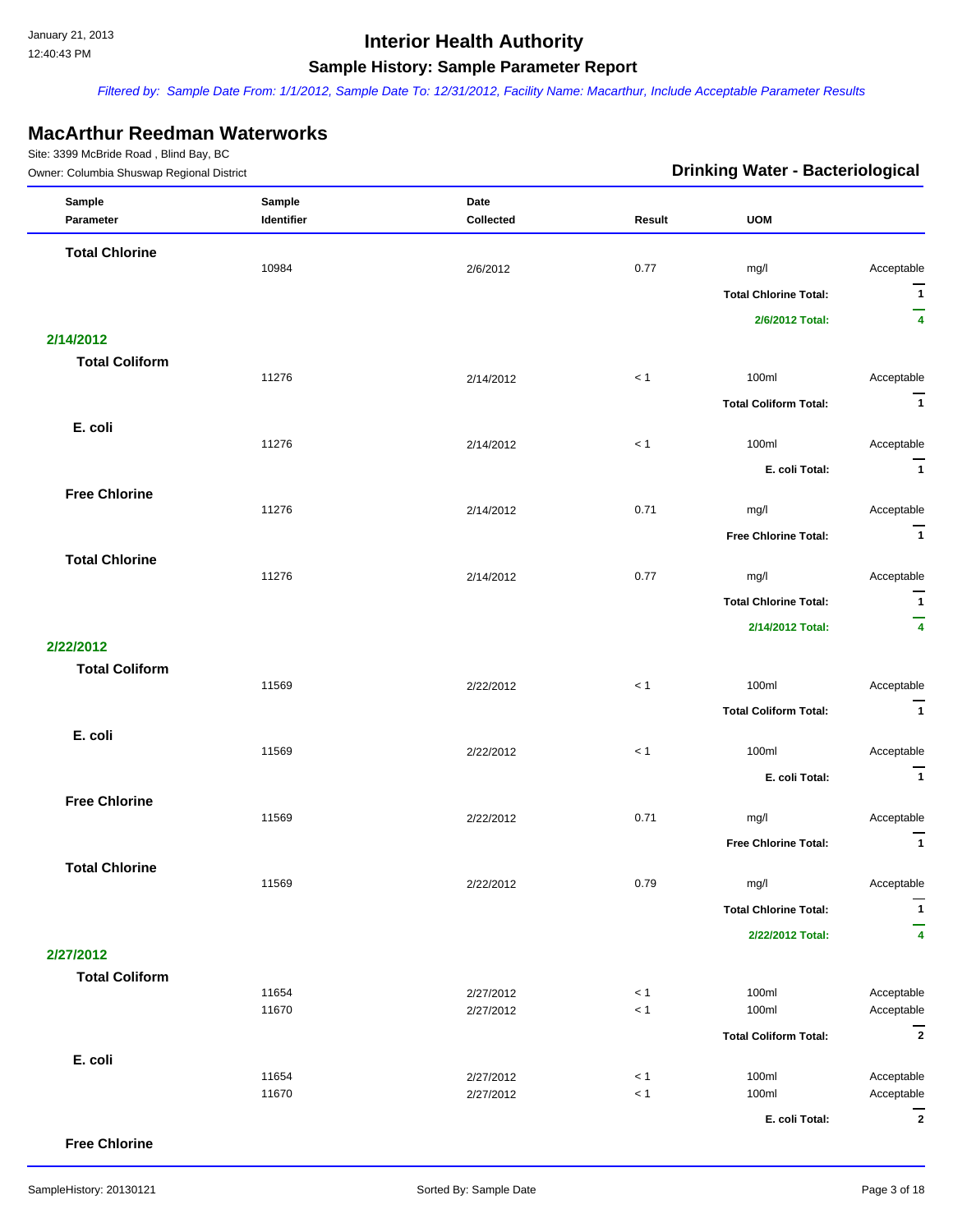*Filtered by: Sample Date From: 1/1/2012, Sample Date To: 12/31/2012, Facility Name: Macarthur, Include Acceptable Parameter Results*

### **MacArthur Reedman Waterworks**

| Owner: Columbia Shuswap Regional District |            |           | <b>Drinking Water - Bacteriological</b> |                              |                              |
|-------------------------------------------|------------|-----------|-----------------------------------------|------------------------------|------------------------------|
| Sample                                    | Sample     | Date      |                                         |                              |                              |
| Parameter                                 | Identifier | Collected | Result                                  | <b>UOM</b>                   |                              |
| <b>Free Chlorine</b>                      |            |           |                                         |                              |                              |
|                                           | 11654      | 2/27/2012 | 0.63                                    | mg/l                         | Acceptable<br>$\overline{1}$ |
| <b>Total Chlorine</b>                     |            |           |                                         | <b>Free Chlorine Total:</b>  |                              |
|                                           | 11654      | 2/27/2012 | 0.69                                    | mg/l                         | Acceptable                   |
|                                           |            |           |                                         | <b>Total Chlorine Total:</b> | $\overline{1}$               |
|                                           |            |           |                                         | 2/27/2012 Total:             | -<br>6                       |
| 3/5/2012                                  |            |           |                                         |                              |                              |
| <b>Total Coliform</b>                     | 11846      |           | $<1$                                    |                              |                              |
|                                           |            | 3/5/2012  |                                         | 100ml                        | Acceptable<br>$\overline{1}$ |
|                                           |            |           |                                         | <b>Total Coliform Total:</b> |                              |
| E. coli                                   | 11846      | 3/5/2012  | < 1                                     | 100ml                        | Acceptable                   |
|                                           |            |           |                                         | E. coli Total:               | $\overline{\mathbf{1}}$      |
| <b>Free Chlorine</b>                      |            |           |                                         |                              |                              |
|                                           | 11846      | 3/5/2012  | 0.69                                    | mg/l                         | Acceptable                   |
|                                           |            |           |                                         | Free Chlorine Total:         | $\overline{1}$               |
| <b>Total Chlorine</b>                     | 11846      | 3/5/2012  | 0.77                                    | mg/l                         | Acceptable                   |
|                                           |            |           |                                         | <b>Total Chlorine Total:</b> | $\overline{1}$               |
|                                           |            |           |                                         | 3/5/2012 Total:              | -<br>$\overline{\mathbf{4}}$ |
| 3/12/2012                                 |            |           |                                         |                              |                              |
| <b>Total Coliform</b>                     |            |           |                                         |                              |                              |
|                                           | 12124      | 3/12/2012 | $<1$                                    | 100ml                        | Acceptable                   |
|                                           |            |           |                                         | <b>Total Coliform Total:</b> | $\overline{\mathbf{1}}$      |
| E. coli                                   | 12124      | 3/12/2012 | $< 1$                                   | 100ml                        | Acceptable                   |
|                                           |            |           |                                         | E. coli Total:               | $\mathbf{1}$                 |
| <b>Free Chlorine</b>                      |            |           |                                         |                              |                              |
|                                           | 12124      | 3/12/2012 | .73                                     | mg/l                         | Acceptable                   |
|                                           |            |           |                                         | <b>Free Chlorine Total:</b>  | $\overline{1}$               |
| <b>Total Chlorine</b>                     |            |           |                                         |                              |                              |
|                                           | 12124      | 3/12/2012 | .80                                     | mg/l                         | Acceptable                   |
|                                           |            |           |                                         | <b>Total Chlorine Total:</b> | $\mathbf{1}$<br>-            |
|                                           |            |           |                                         | 3/12/2012 Total:             | 4                            |
| 3/20/2012<br><b>Total Coliform</b>        |            |           |                                         |                              |                              |
|                                           | 12346      | 3/20/2012 | < 1                                     | 100ml                        | Acceptable                   |
|                                           |            |           |                                         | <b>Total Coliform Total:</b> | $\overline{1}$               |
| E. coli                                   |            |           |                                         |                              |                              |
|                                           | 12346      | 3/20/2012 | < 1                                     | 100ml                        | Acceptable                   |
|                                           |            |           |                                         |                              |                              |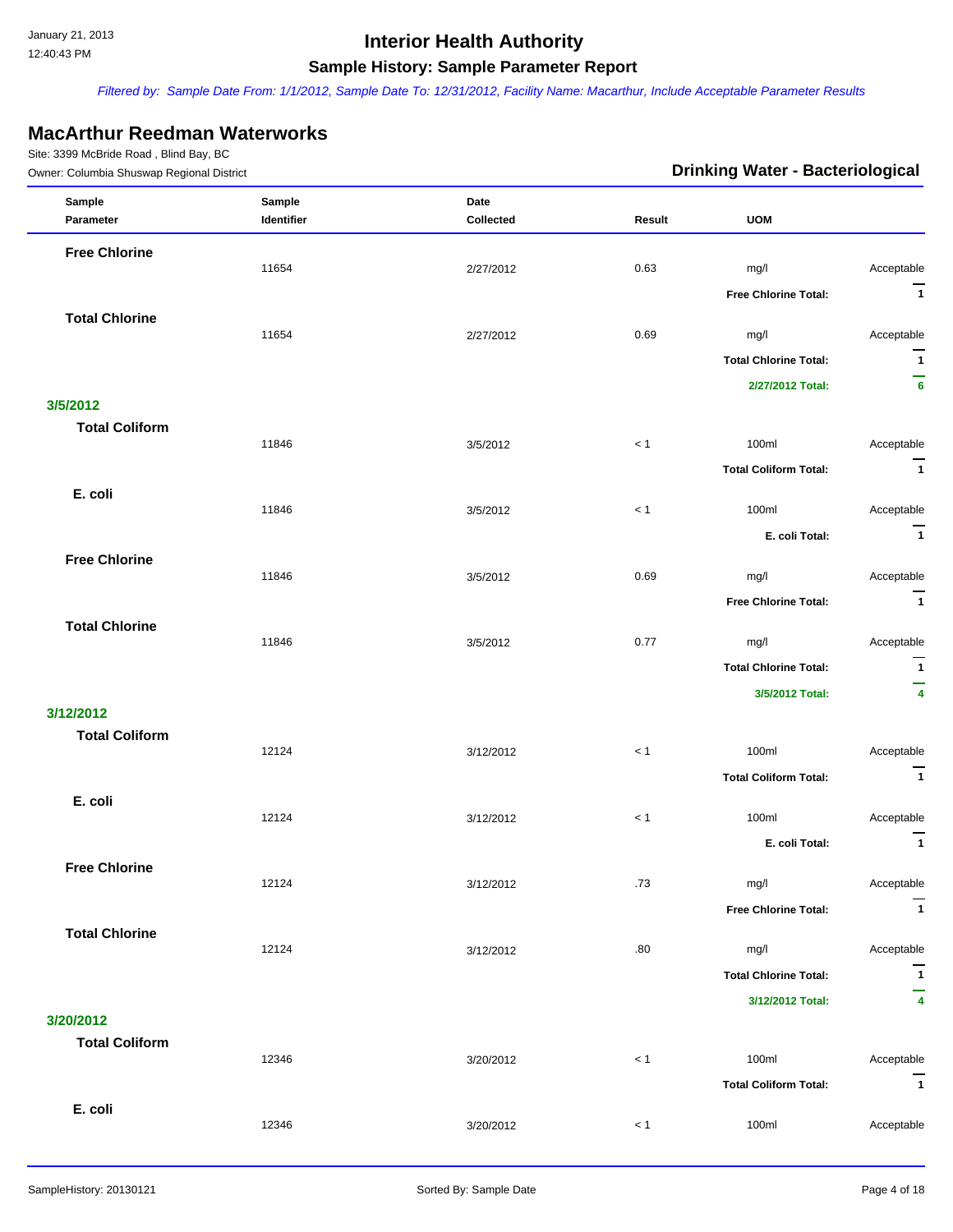*Filtered by: Sample Date From: 1/1/2012, Sample Date To: 12/31/2012, Facility Name: Macarthur, Include Acceptable Parameter Results*

### **MacArthur Reedman Waterworks**

| Owner: Columbia Shuswap Regional District |                | <b>Drinking Water - Bacteriological</b> |                     |                              |                            |
|-------------------------------------------|----------------|-----------------------------------------|---------------------|------------------------------|----------------------------|
| Sample                                    | Sample         | Date                                    |                     |                              |                            |
| Parameter                                 | Identifier     | Collected                               | Result              | <b>UOM</b>                   |                            |
|                                           |                |                                         |                     | E. coli Total:               | $\overline{1}$             |
| <b>Free Chlorine</b>                      |                |                                         |                     |                              |                            |
|                                           | 12346          | 3/20/2012                               | 0.73                | mg/l                         | Acceptable                 |
|                                           |                |                                         |                     | <b>Free Chlorine Total:</b>  | $\overline{\mathbf{1}}$    |
| <b>Total Chlorine</b>                     |                |                                         |                     |                              |                            |
|                                           | 12346          | 3/20/2012                               | 0.79                | mg/l                         | Acceptable                 |
|                                           |                |                                         |                     | <b>Total Chlorine Total:</b> | $\mathbf{1}$               |
|                                           |                |                                         |                     | 3/20/2012 Total:             | —<br>4                     |
| 3/26/2012                                 |                |                                         |                     |                              |                            |
| <b>Total Coliform</b>                     |                |                                         |                     |                              |                            |
|                                           | 12468<br>12480 | 3/26/2012<br>3/26/2012                  | < 1<br>$\mathbf{1}$ | 100ml<br>100ml               | Acceptable<br>Unacceptable |
|                                           |                |                                         |                     |                              | $\overline{2}$             |
|                                           |                |                                         |                     | <b>Total Coliform Total:</b> |                            |
| E. coli                                   | 12468          | 3/26/2012                               | < 1                 | 100ml                        | Acceptable                 |
|                                           | 12480          | 3/26/2012                               | $<1$                | 100ml                        | Acceptable                 |
|                                           |                |                                         |                     | E. coli Total:               | $\overline{2}$             |
| <b>Free Chlorine</b>                      |                |                                         |                     |                              |                            |
|                                           | 12480          | 3/26/2012                               | 0.72                | mg/l                         | Acceptable                 |
|                                           |                |                                         |                     | <b>Free Chlorine Total:</b>  | $\overline{1}$             |
| <b>Total Chlorine</b>                     |                |                                         |                     |                              |                            |
|                                           | 12480          | 3/26/2012                               | 0.80                | mg/l                         | Acceptable                 |
|                                           |                |                                         |                     | <b>Total Chlorine Total:</b> | $\overline{1}$             |
|                                           |                |                                         |                     | 3/26/2012 Total:             | -<br>6                     |
| 4/3/2012                                  |                |                                         |                     |                              |                            |
| <b>Total Coliform</b>                     |                |                                         |                     |                              |                            |
|                                           | 102            | 4/3/2012                                | < 1                 | 100ml                        | Acceptable                 |
|                                           | 103            | 4/3/2012                                | $<1$                | 100ml                        | Acceptable                 |
|                                           |                |                                         |                     | <b>Total Coliform Total:</b> | $\overline{2}$             |
| E. coli                                   |                |                                         |                     |                              |                            |
|                                           | 102            | 4/3/2012                                | < 1                 | 100ml                        | Acceptable                 |
|                                           | 103            | 4/3/2012                                | $<1$                | 100ml                        | Acceptable                 |
|                                           |                |                                         |                     | E. coli Total:               | $\overline{2}$             |
| <b>Free Chlorine</b>                      |                |                                         |                     |                              |                            |
|                                           | 102<br>103     | 4/3/2012<br>4/3/2012                    | .68<br>.52          | mg/l<br>mg/l                 | Acceptable<br>Acceptable   |
|                                           |                |                                         |                     |                              | $\overline{2}$             |
|                                           |                |                                         |                     | <b>Free Chlorine Total:</b>  |                            |
| <b>Total Chlorine</b>                     | 102            | 4/3/2012                                | .75                 | mg/l                         | Acceptable                 |
|                                           | 103            | 4/3/2012                                | .59                 | mg/l                         | Acceptable                 |
|                                           |                |                                         |                     | <b>Total Chlorine Total:</b> | $\mathbf{2}$               |
|                                           |                |                                         |                     | 4/3/2012 Total:              | $\pmb{8}$                  |
|                                           |                |                                         |                     |                              |                            |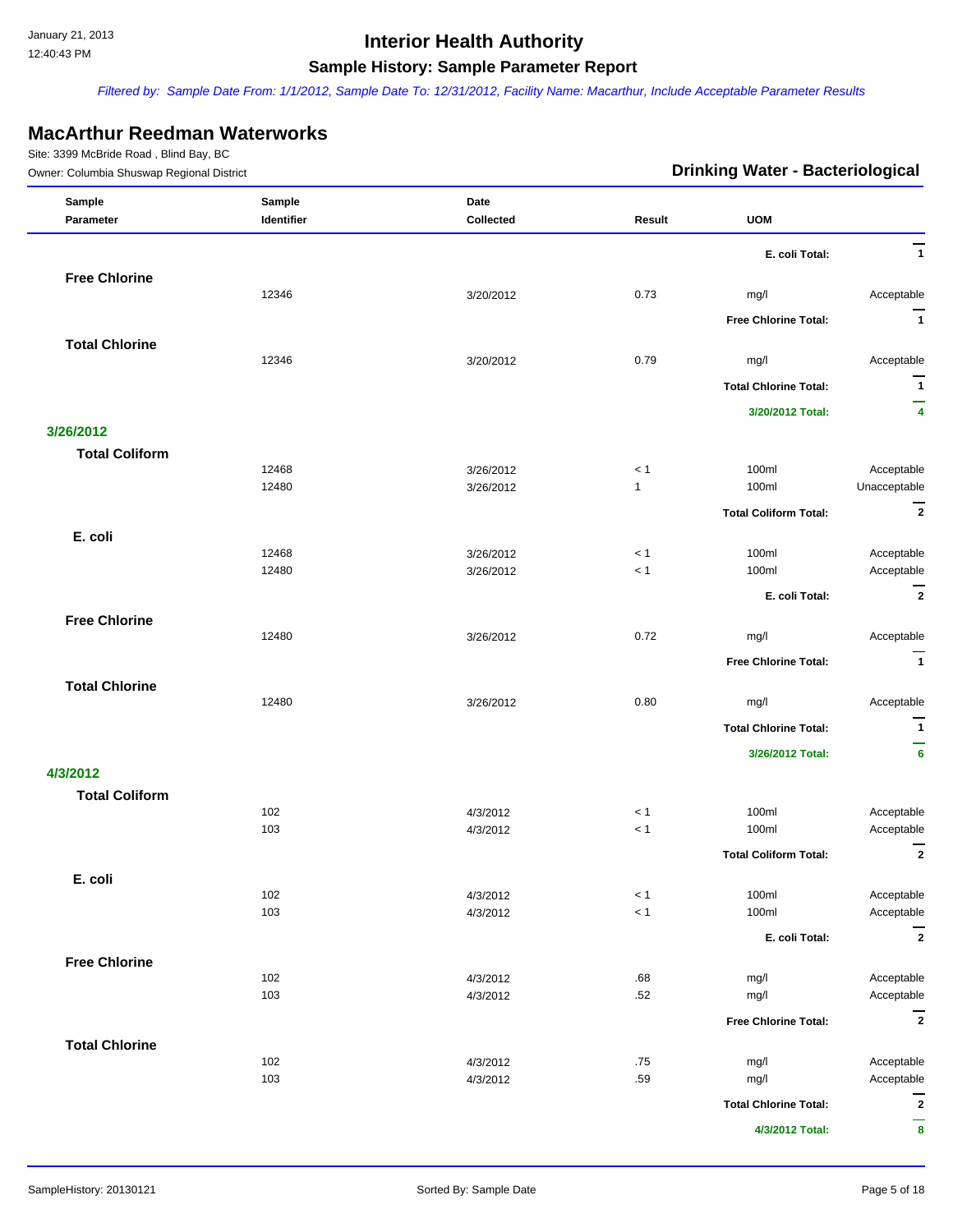*Filtered by: Sample Date From: 1/1/2012, Sample Date To: 12/31/2012, Facility Name: Macarthur, Include Acceptable Parameter Results*

### **MacArthur Reedman Waterworks**

| Owner: Columbia Shuswap Regional District |                      |                   | <b>Drinking Water - Bacteriological</b> |                                     |                                        |
|-------------------------------------------|----------------------|-------------------|-----------------------------------------|-------------------------------------|----------------------------------------|
| Sample<br>Parameter                       | Sample<br>Identifier | Date<br>Collected | Result                                  | <b>UOM</b>                          |                                        |
|                                           |                      |                   |                                         |                                     |                                        |
| 4/10/2012<br><b>Total Coliform</b>        |                      |                   |                                         |                                     |                                        |
|                                           | 283                  | 4/10/2012         | < 1                                     | 100ml                               | Acceptable                             |
|                                           |                      |                   |                                         | <b>Total Coliform Total:</b>        | $\overline{1}$                         |
| E. coli                                   | 283                  | 4/10/2012         | < 1                                     | 100ml                               | Acceptable                             |
|                                           |                      |                   |                                         | E. coli Total:                      | $\overline{1}$                         |
| <b>Free Chlorine</b>                      | 283                  |                   | 0.62                                    |                                     | Acceptable                             |
|                                           |                      | 4/10/2012         |                                         | mg/l<br><b>Free Chlorine Total:</b> | $\overline{1}$                         |
| <b>Total Chlorine</b>                     |                      |                   |                                         |                                     |                                        |
|                                           | 283                  | 4/10/2012         | 0.69                                    | mg/l                                | Acceptable                             |
|                                           |                      |                   |                                         | <b>Total Chlorine Total:</b>        | $\overline{1}$                         |
|                                           |                      |                   |                                         | 4/10/2012 Total:                    | —<br>$\overline{\mathbf{4}}$           |
| 4/17/2012<br><b>Total Coliform</b>        |                      |                   |                                         |                                     |                                        |
|                                           | 534                  | 4/17/2012         | $<1$                                    | 100ml                               | Acceptable                             |
|                                           |                      |                   |                                         | <b>Total Coliform Total:</b>        | $\overline{1}$                         |
| E. coli                                   | 534                  | 4/17/2012         | < 1                                     | 100ml                               | Acceptable                             |
|                                           |                      |                   |                                         | E. coli Total:                      | $\overline{1}$                         |
| <b>Free Chlorine</b>                      | 534                  | 4/17/2012         | 0.64                                    | mg/l                                | Acceptable                             |
|                                           |                      |                   |                                         | <b>Free Chlorine Total:</b>         | $\overline{1}$                         |
| <b>Total Chlorine</b>                     |                      |                   |                                         |                                     |                                        |
|                                           | 534                  | 4/17/2012         | 0.67                                    | mg/l                                | Acceptable<br>$\overline{\phantom{a}}$ |
|                                           |                      |                   |                                         | <b>Total Chlorine Total:</b>        | —                                      |
| 4/23/2012                                 |                      |                   |                                         | 4/17/2012 Total:                    | $\overline{\mathbf{4}}$                |
| <b>Total Coliform</b>                     |                      |                   |                                         |                                     |                                        |
|                                           | 700                  | 4/23/2012         | $< 1\,$                                 | 100ml                               | Acceptable                             |
|                                           |                      |                   |                                         | <b>Total Coliform Total:</b>        | $\overline{1}$                         |
| E. coli                                   | 700                  | 4/23/2012         | $< 1\,$                                 | 100ml                               | Acceptable                             |
|                                           |                      |                   |                                         | E. coli Total:                      | $\overline{1}$                         |
| <b>Free Chlorine</b>                      | 700                  | 4/23/2012         | 0.76                                    | mg/l                                | Acceptable                             |
|                                           |                      |                   |                                         | <b>Free Chlorine Total:</b>         | $\overline{1}$                         |
| <b>Total Chlorine</b>                     | 700                  | 4/23/2012         | 0.83                                    | mg/l                                | Acceptable                             |
|                                           |                      |                   |                                         | <b>Total Chlorine Total:</b>        | $\overline{1}$                         |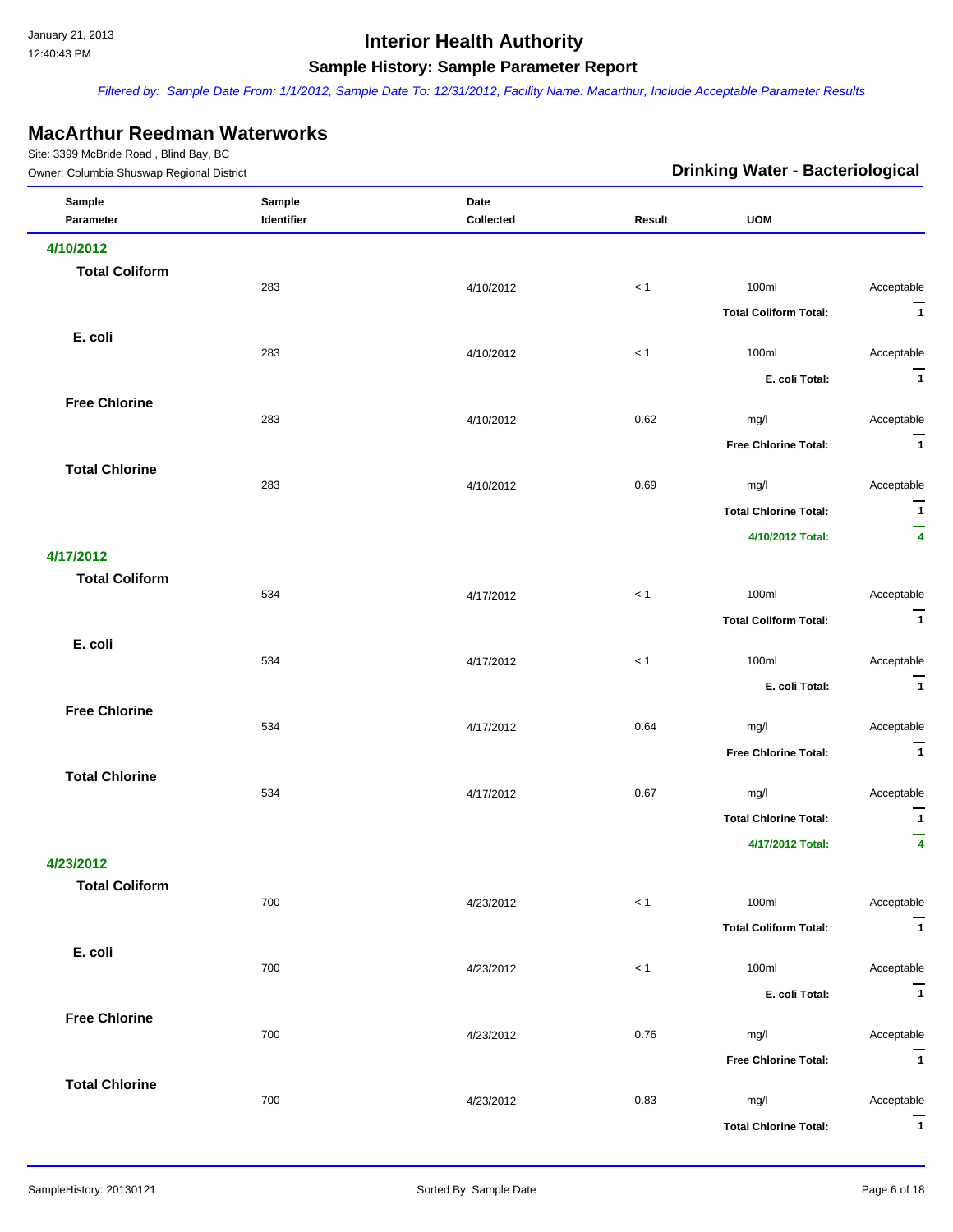*Filtered by: Sample Date From: 1/1/2012, Sample Date To: 12/31/2012, Facility Name: Macarthur, Include Acceptable Parameter Results*

#### **MacArthur Reedman Waterworks**

| Owner: Columbia Shuswap Regional District |            | <b>Drinking Water - Bacteriological</b> |        |                              |                         |
|-------------------------------------------|------------|-----------------------------------------|--------|------------------------------|-------------------------|
| Sample                                    | Sample     | Date                                    |        |                              |                         |
| Parameter                                 | Identifier | Collected                               | Result | <b>UOM</b>                   |                         |
|                                           |            |                                         |        | 4/23/2012 Total:             | 4                       |
| 4/30/2012                                 |            |                                         |        |                              |                         |
| <b>Total Coliform</b>                     |            |                                         |        |                              |                         |
|                                           | 911        | 4/30/2012                               | < 1    | 100ml                        | Acceptable              |
|                                           | 952        | 4/30/2012                               | $< 1$  | 100ml                        | Acceptable              |
|                                           |            |                                         |        | <b>Total Coliform Total:</b> | $\overline{2}$          |
|                                           |            |                                         |        |                              |                         |
| E. coli                                   |            |                                         |        |                              |                         |
|                                           | 911        | 4/30/2012                               | < 1    | 100ml                        | Acceptable              |
|                                           | 952        | 4/30/2012                               | < 1    | 100ml                        | Acceptable              |
|                                           |            |                                         |        | E. coli Total:               | $\overline{2}$          |
| <b>Free Chlorine</b>                      |            |                                         |        |                              |                         |
|                                           | 952        | 4/30/2012                               | 0.86   | mg/l                         | Acceptable              |
|                                           |            |                                         |        | <b>Free Chlorine Total:</b>  | $\overline{\mathbf{1}}$ |
|                                           |            |                                         |        |                              |                         |
| <b>Total Chlorine</b>                     |            |                                         |        |                              |                         |
|                                           | 952        | 4/30/2012                               | 0.95   | mg/l                         | Acceptable              |
|                                           |            |                                         |        | <b>Total Chlorine Total:</b> | $\mathbf{1}$            |
|                                           |            |                                         |        | 4/30/2012 Total:             | -<br>$6\phantom{a}$     |
| 5/7/2012                                  |            |                                         |        |                              |                         |
|                                           |            |                                         |        |                              |                         |
| <b>Total Coliform</b>                     | 1232       | 5/7/2012                                | < 1    | 100ml                        | Acceptable              |
|                                           |            |                                         |        |                              |                         |
|                                           |            |                                         |        | <b>Total Coliform Total:</b> | $\overline{1}$          |
| E. coli                                   |            |                                         |        |                              |                         |
|                                           | 1232       | 5/7/2012                                | $< 1$  | 100ml                        | Acceptable              |
|                                           |            |                                         |        | E. coli Total:               | $\overline{\mathbf{1}}$ |
| <b>Free Chlorine</b>                      |            |                                         |        |                              |                         |
|                                           | 1232       | 5/7/2012                                | 0.76   | mg/l                         | Acceptable              |
|                                           |            |                                         |        |                              | $\overline{1}$          |
|                                           |            |                                         |        | <b>Free Chlorine Total:</b>  |                         |
| <b>Total Chlorine</b>                     |            |                                         |        |                              |                         |
|                                           | 1232       | 5/7/2012                                | 0.83   | mg/l                         | Acceptable              |
|                                           |            |                                         |        | <b>Total Chlorine Total:</b> | $\mathbf{1}$            |
|                                           |            |                                         |        | 5/7/2012 Total:              | 4                       |
| 5/14/2012                                 |            |                                         |        |                              |                         |
|                                           |            |                                         |        |                              |                         |
| <b>Total Coliform</b>                     | 1476       | 5/14/2012                               | $<1$   | 100ml                        | Acceptable              |
|                                           |            |                                         |        |                              |                         |
|                                           |            |                                         |        | <b>Total Coliform Total:</b> | $\overline{1}$          |
| E. coli                                   |            |                                         |        |                              |                         |
|                                           | 1476       | 5/14/2012                               | $< 1$  | 100ml                        | Acceptable              |
|                                           |            |                                         |        | E. coli Total:               | $\overline{1}$          |
| <b>Free Chlorine</b>                      |            |                                         |        |                              |                         |
|                                           | 1476       | 5/14/2012                               | 0.81   | mg/l                         | Acceptable              |
|                                           |            |                                         |        |                              |                         |
|                                           |            |                                         |        | <b>Free Chlorine Total:</b>  | $\overline{\mathbf{1}}$ |
| <b>Total Chlorine</b>                     |            |                                         |        |                              |                         |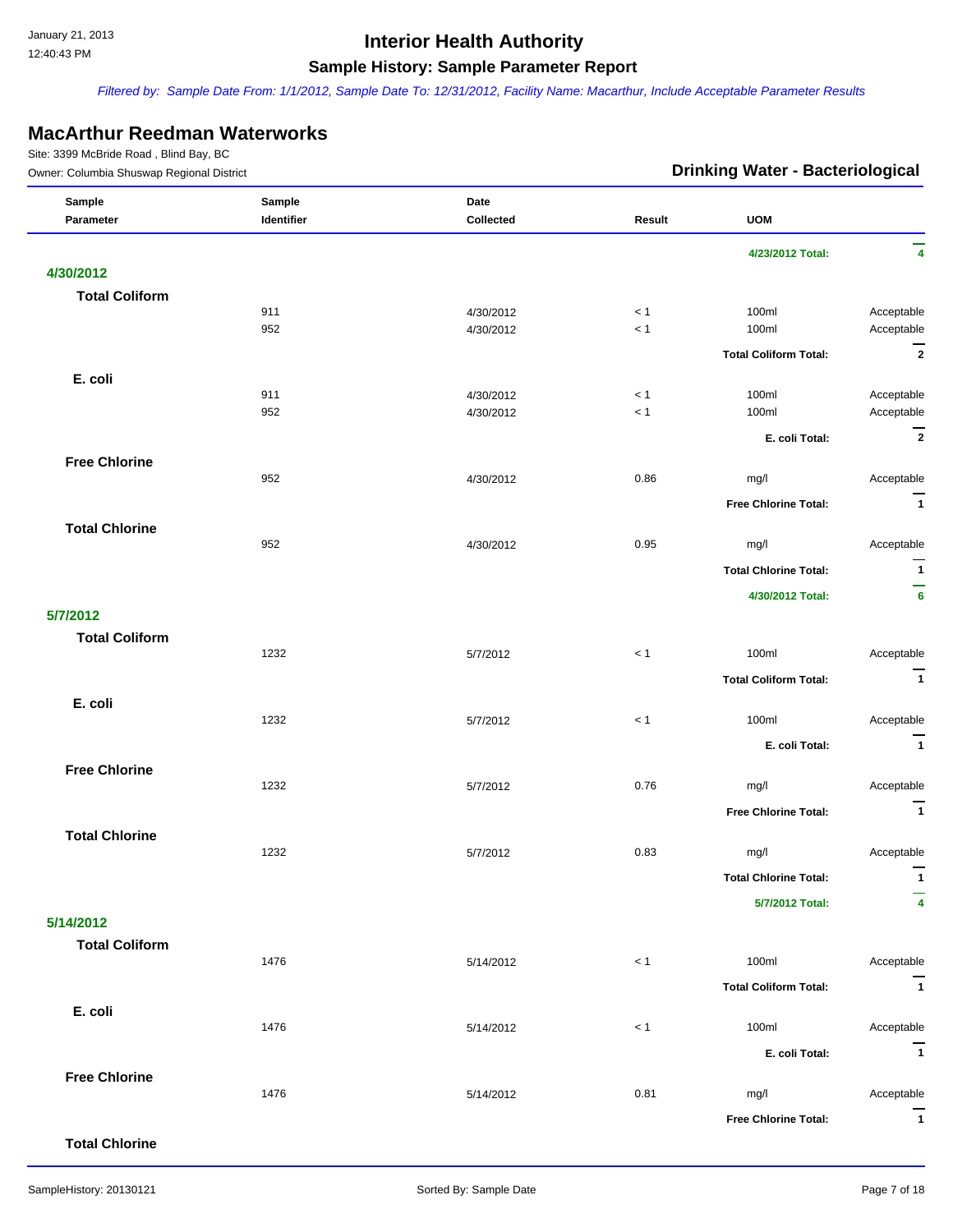*Filtered by: Sample Date From: 1/1/2012, Sample Date To: 12/31/2012, Facility Name: Macarthur, Include Acceptable Parameter Results*

### **MacArthur Reedman Waterworks**

| Owner: Columbia Shuswap Regional District |                      |                   | <b>Drinking Water - Bacteriological</b> |                              |                         |  |
|-------------------------------------------|----------------------|-------------------|-----------------------------------------|------------------------------|-------------------------|--|
| Sample<br>Parameter                       | Sample<br>Identifier | Date<br>Collected | Result                                  | <b>UOM</b>                   |                         |  |
| <b>Total Chlorine</b>                     |                      |                   |                                         |                              |                         |  |
|                                           | 1476                 | 5/14/2012         | 0.90                                    | mg/l                         | Acceptable              |  |
|                                           |                      |                   |                                         | <b>Total Chlorine Total:</b> | $\overline{1}$          |  |
|                                           |                      |                   |                                         | 5/14/2012 Total:             | -<br>4                  |  |
| 5/22/2012                                 |                      |                   |                                         |                              |                         |  |
| <b>Total Coliform</b>                     | 1811                 |                   | < 1                                     |                              |                         |  |
|                                           |                      | 5/22/2012         |                                         | 100ml                        | Acceptable              |  |
|                                           |                      |                   |                                         | <b>Total Coliform Total:</b> | $\overline{1}$          |  |
| E. coli                                   | 1811                 | 5/22/2012         | $< 1$                                   | 100ml                        | Acceptable              |  |
|                                           |                      |                   |                                         | E. coli Total:               | $\overline{1}$          |  |
| <b>Free Chlorine</b>                      |                      |                   |                                         |                              |                         |  |
|                                           | 1811                 | 5/22/2012         | 0.78                                    | mg/l                         | Acceptable              |  |
|                                           |                      |                   |                                         | <b>Free Chlorine Total:</b>  | $\overline{\mathbf{1}}$ |  |
| <b>Total Chlorine</b>                     |                      |                   |                                         |                              |                         |  |
|                                           | 1811                 | 5/22/2012         | 0.83                                    | mg/l                         | Acceptable              |  |
|                                           |                      |                   |                                         | <b>Total Chlorine Total:</b> | $\mathbf{1}$            |  |
|                                           |                      |                   |                                         | 5/22/2012 Total:             | $\overline{\mathbf{4}}$ |  |
| 5/29/2012                                 |                      |                   |                                         |                              |                         |  |
| <b>Total Coliform</b>                     |                      |                   |                                         |                              |                         |  |
|                                           | 2102                 | 5/29/2012         | $<1$                                    | 100ml                        | Acceptable              |  |
|                                           |                      |                   |                                         | <b>Total Coliform Total:</b> | $\overline{1}$          |  |
| E. coli                                   | 2102                 | 5/29/2012         | < 1                                     | 100ml                        | Acceptable              |  |
|                                           |                      |                   |                                         | E. coli Total:               | $\overline{1}$          |  |
| <b>Free Chlorine</b>                      |                      |                   |                                         |                              |                         |  |
|                                           | 2102                 | 5/29/2012         | 0.78                                    | mg/l                         | Acceptable              |  |
|                                           |                      |                   |                                         | <b>Free Chlorine Total:</b>  | $\overline{1}$          |  |
| <b>Total Chlorine</b>                     |                      |                   |                                         |                              |                         |  |
|                                           | 2102                 | 5/29/2012         | 0.84                                    | mg/l                         | Acceptable              |  |
|                                           |                      |                   |                                         | <b>Total Chlorine Total:</b> | $\mathbf{1}$            |  |
|                                           |                      |                   |                                         | 5/29/2012 Total:             | 4                       |  |
| 6/4/2012                                  |                      |                   |                                         |                              |                         |  |
| <b>Total Coliform</b>                     |                      |                   |                                         |                              |                         |  |
|                                           | 2302                 | 6/4/2012          | $<1$                                    | 100ml                        | Acceptable              |  |
|                                           |                      |                   |                                         | <b>Total Coliform Total:</b> | $\overline{\mathbf{1}}$ |  |
| E. coli                                   | 2302                 | 6/4/2012          | $< 1$                                   | 100ml                        | Acceptable              |  |
|                                           |                      |                   |                                         | E. coli Total:               | $\overline{\mathbf{1}}$ |  |
| <b>Free Chlorine</b>                      |                      |                   |                                         |                              |                         |  |
|                                           | 2302                 | 6/4/2012          | 0.72                                    | mg/l                         | Acceptable              |  |
|                                           |                      |                   |                                         |                              |                         |  |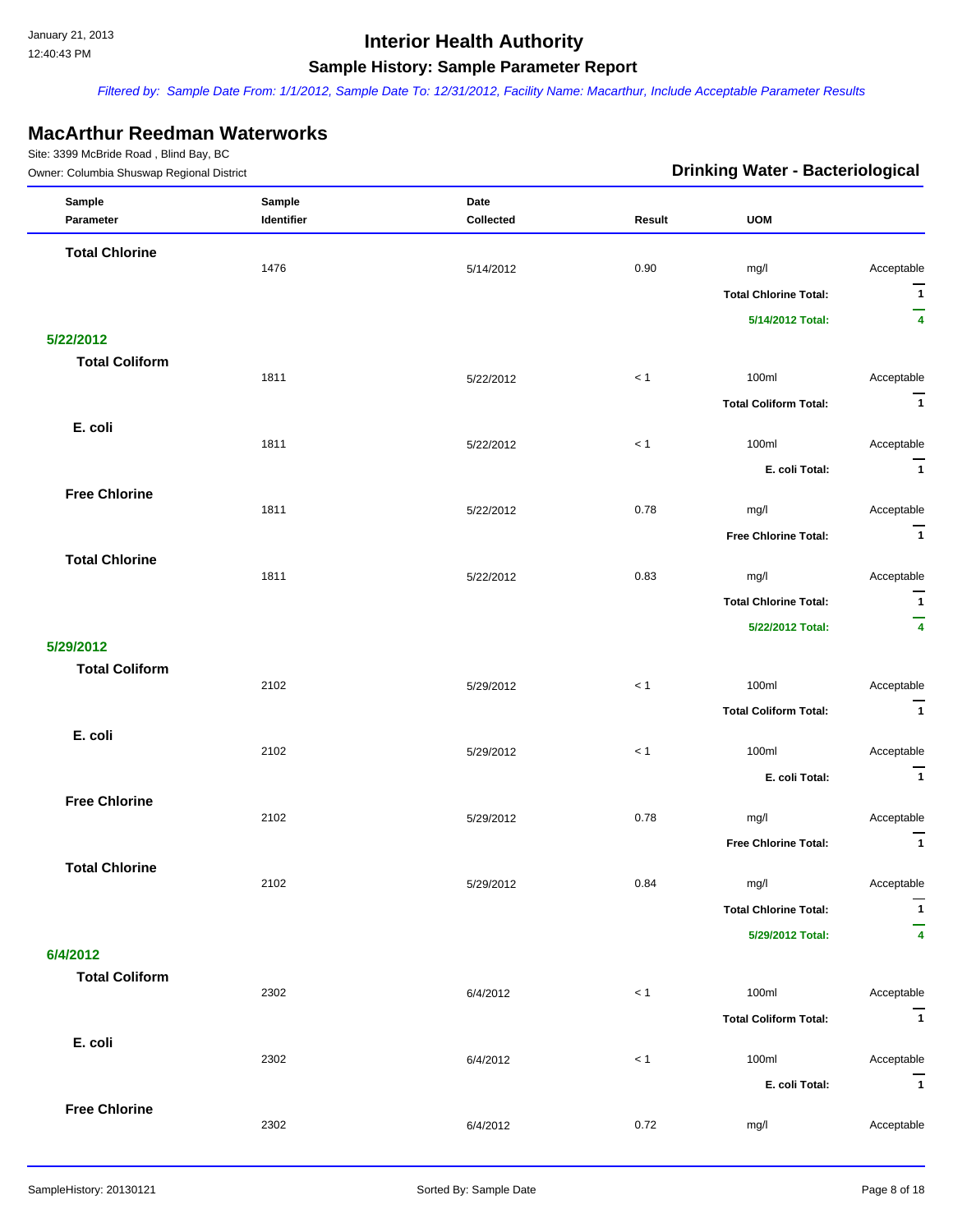*Filtered by: Sample Date From: 1/1/2012, Sample Date To: 12/31/2012, Facility Name: Macarthur, Include Acceptable Parameter Results*

#### **MacArthur Reedman Waterworks**

| Sample<br>Sample<br>Date                                     |                              |
|--------------------------------------------------------------|------------------------------|
| Collected<br><b>UOM</b><br>Parameter<br>Identifier<br>Result |                              |
| Free Chlorine Total:                                         | $\overline{1}$               |
| <b>Total Chlorine</b>                                        |                              |
| 2302<br>0.77<br>6/4/2012<br>mg/l                             | Acceptable                   |
| <b>Total Chlorine Total:</b>                                 | $\overline{1}$<br>-          |
| 6/4/2012 Total:                                              | $\overline{4}$               |
| 6/12/2012                                                    |                              |
| <b>Total Coliform</b><br>2702<br>100ml<br>< 1<br>6/12/2012   | Acceptable                   |
| <b>Total Coliform Total:</b>                                 | $\overline{1}$               |
| E. coli                                                      |                              |
| 2702<br>< 1<br>100ml<br>6/12/2012                            | Acceptable                   |
| E. coli Total:                                               | $\overline{1}$               |
| <b>Free Chlorine</b>                                         |                              |
| 2702<br>0.81<br>6/12/2012<br>mg/l                            | Acceptable                   |
| <b>Free Chlorine Total:</b>                                  | $\overline{1}$               |
| <b>Total Chlorine</b><br>2702<br>0.87<br>6/12/2012<br>mg/l   | Acceptable                   |
| <b>Total Chlorine Total:</b>                                 | $\overline{1}$               |
| 6/12/2012 Total:                                             | -<br>$\overline{\mathbf{4}}$ |
| 6/19/2012                                                    |                              |
| <b>Total Coliform</b>                                        |                              |
| 3049<br>< 1<br>100ml<br>6/19/2012                            | Acceptable                   |
| <b>Total Coliform Total:</b>                                 | $\overline{1}$               |
| E. coli<br>3049<br>100ml<br>< 1<br>6/19/2012                 | Acceptable                   |
|                                                              | $\overline{1}$               |
| E. coli Total:<br><b>Free Chlorine</b>                       |                              |
| 0.71<br>3049<br>6/19/2012<br>mg/l                            | Acceptable                   |
| Free Chlorine Total:                                         | $\mathbf{1}$                 |
| <b>Total Chlorine</b>                                        |                              |
| 3049<br>0.78<br>6/19/2012<br>mg/l                            | Acceptable                   |
| <b>Total Chlorine Total:</b>                                 | $\overline{1}$               |
| 6/19/2012 Total:                                             | 4                            |
| 6/25/2012                                                    |                              |
| <b>Total Coliform</b><br>3394<br>< 1<br>100ml<br>6/25/2012   | Acceptable                   |
| <b>Total Coliform Total:</b>                                 | $\overline{1}$               |
| E. coli                                                      |                              |
| 3394<br>100ml<br>6/25/2012<br>$< 1$                          | Acceptable                   |
| E. coli Total:                                               | $\overline{1}$               |
| 6/25/2012 Total:                                             | -<br>$\mathbf{2}$            |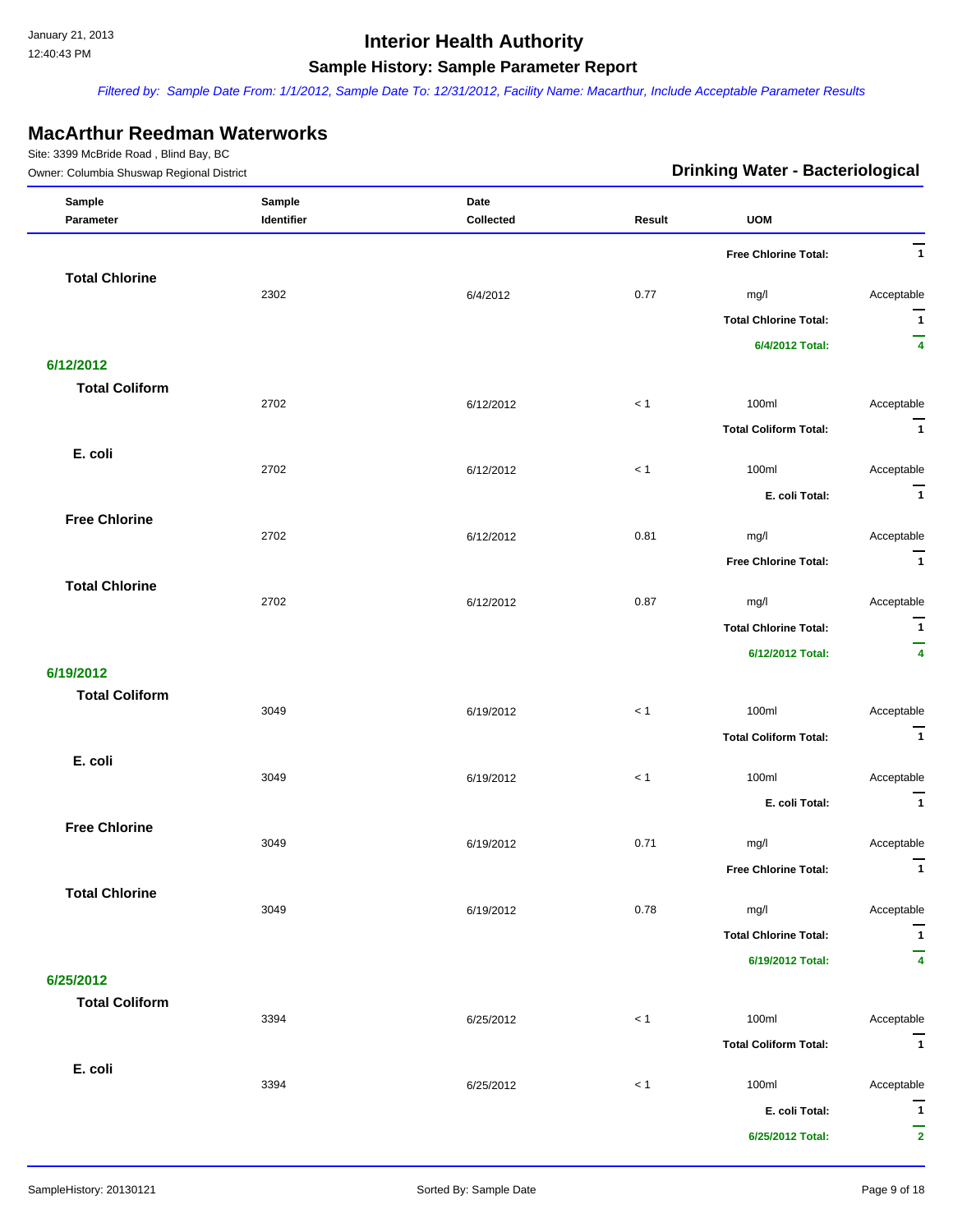*Filtered by: Sample Date From: 1/1/2012, Sample Date To: 12/31/2012, Facility Name: Macarthur, Include Acceptable Parameter Results*

### **MacArthur Reedman Waterworks**

| Owner: Columbia Shuswap Regional District |                      |                   | <b>Drinking Water - Bacteriological</b> |                              |                              |
|-------------------------------------------|----------------------|-------------------|-----------------------------------------|------------------------------|------------------------------|
| Sample<br>Parameter                       | Sample<br>Identifier | Date<br>Collected | Result                                  | <b>UOM</b>                   |                              |
| 7/4/2012                                  |                      |                   |                                         |                              |                              |
| <b>Total Coliform</b>                     |                      |                   |                                         |                              |                              |
|                                           | 4040                 | 7/4/2012          | < 1                                     | 100ml                        | Acceptable                   |
|                                           |                      |                   |                                         | <b>Total Coliform Total:</b> | $\overline{1}$               |
| E. coli                                   | 4040                 | 7/4/2012          | < 1                                     | 100ml                        | Acceptable                   |
|                                           |                      |                   |                                         | E. coli Total:               | $\overline{1}$               |
| <b>Free Chlorine</b>                      |                      |                   |                                         |                              |                              |
|                                           | 4040                 | 7/4/2012          | 0.81                                    | mg/l                         | Acceptable<br>$\overline{1}$ |
| <b>Total Chlorine</b>                     |                      |                   |                                         | <b>Free Chlorine Total:</b>  |                              |
|                                           | 4040                 | 7/4/2012          | 0.88                                    | mg/l                         | Acceptable                   |
|                                           |                      |                   |                                         | <b>Total Chlorine Total:</b> | $\overline{1}$               |
|                                           |                      |                   |                                         | 7/4/2012 Total:              | —<br>$\overline{\mathbf{4}}$ |
| 7/9/2012                                  |                      |                   |                                         |                              |                              |
| <b>Total Coliform</b>                     | 4198                 | 7/9/2012          | $<1$                                    | 100ml                        | Acceptable                   |
|                                           |                      |                   |                                         | <b>Total Coliform Total:</b> | $\overline{1}$               |
| E. coli                                   | 4198                 | 7/9/2012          | < 1                                     | 100ml                        | Acceptable                   |
|                                           |                      |                   |                                         | E. coli Total:               | $\overline{1}$               |
| <b>Free Chlorine</b>                      |                      |                   |                                         |                              |                              |
|                                           | 4198                 | 7/9/2012          | 0.72                                    | mg/l                         | Acceptable                   |
|                                           |                      |                   |                                         | <b>Free Chlorine Total:</b>  | $\overline{1}$               |
| <b>Total Chlorine</b>                     | 4198                 | 7/9/2012          | 0.79                                    | mg/l                         | Acceptable                   |
|                                           |                      |                   |                                         | <b>Total Chlorine Total:</b> | $\overline{\phantom{a}}$     |
|                                           |                      |                   |                                         | 7/9/2012 Total:              | —<br>$\overline{\mathbf{4}}$ |
| 7/16/2012                                 |                      |                   |                                         |                              |                              |
| <b>Total Coliform</b>                     | 4618                 | 7/16/2012         | $< 1\,$                                 | 100ml                        | Acceptable                   |
|                                           |                      |                   |                                         | <b>Total Coliform Total:</b> | $\overline{1}$               |
| E. coli                                   | 4618                 | 7/16/2012         | < 1                                     | 100ml                        | Acceptable                   |
|                                           |                      |                   |                                         | E. coli Total:               | $\overline{1}$               |
| <b>Free Chlorine</b>                      |                      |                   |                                         |                              |                              |
|                                           | 4618                 | 7/16/2012         | 0.77                                    | mg/l                         | Acceptable                   |
|                                           |                      |                   |                                         | <b>Free Chlorine Total:</b>  | $\overline{1}$               |
| <b>Total Chlorine</b>                     | 4618                 | 7/16/2012         | 0.85                                    | mg/l                         | Acceptable                   |
|                                           |                      |                   |                                         | <b>Total Chlorine Total:</b> | $\overline{1}$               |
|                                           |                      |                   |                                         |                              |                              |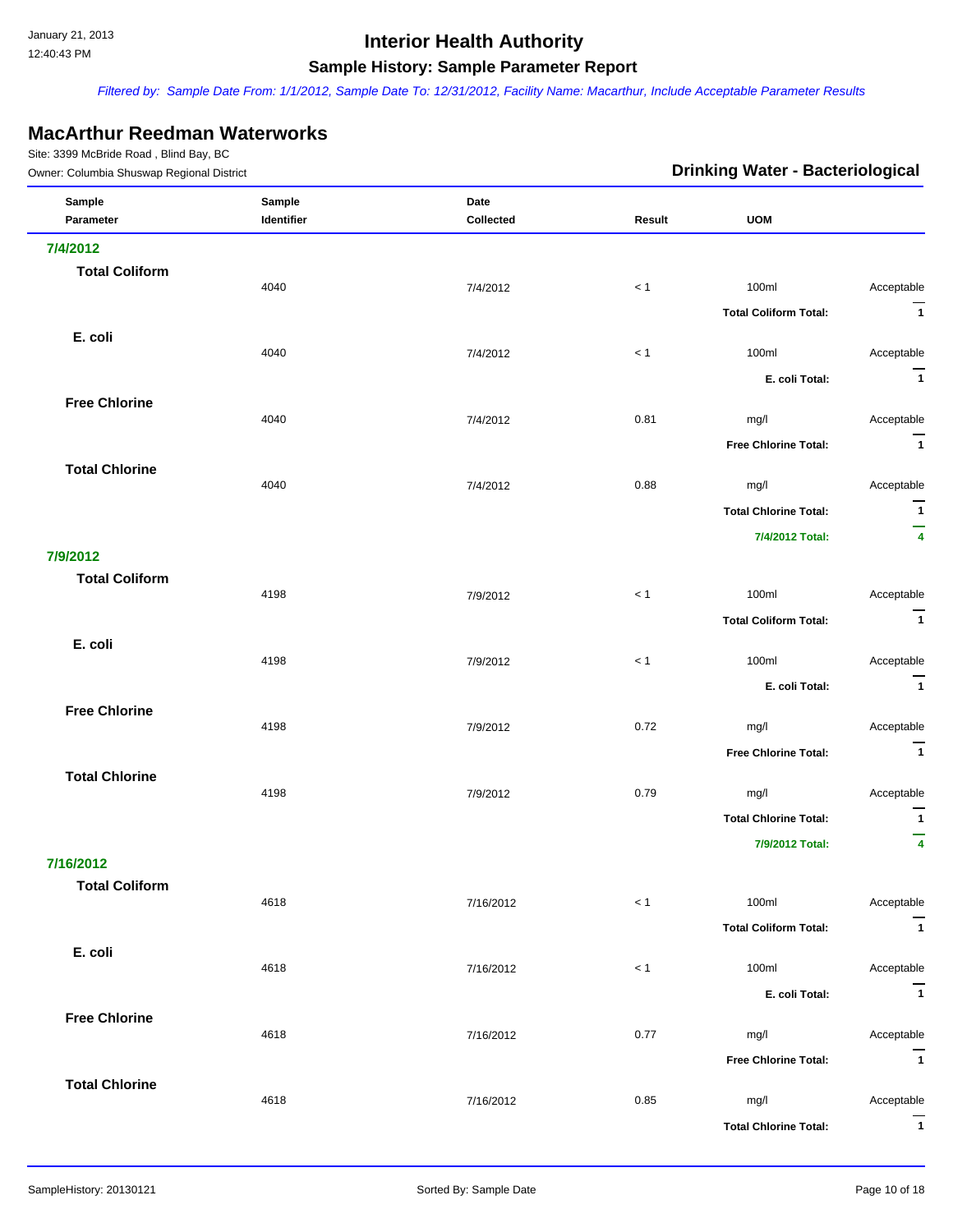*Filtered by: Sample Date From: 1/1/2012, Sample Date To: 12/31/2012, Facility Name: Macarthur, Include Acceptable Parameter Results*

#### **MacArthur Reedman Waterworks**

| Owner: Columbia Shuswap Regional District |                      |                   | <b>Drinking Water - Bacteriological</b> |                              |                              |
|-------------------------------------------|----------------------|-------------------|-----------------------------------------|------------------------------|------------------------------|
| Sample<br>Parameter                       | Sample<br>Identifier | Date<br>Collected | Result                                  | <b>UOM</b>                   |                              |
|                                           |                      |                   |                                         | 7/16/2012 Total:             | 4                            |
| 7/23/2012                                 |                      |                   |                                         |                              |                              |
| <b>Total Coliform</b>                     |                      |                   |                                         |                              |                              |
|                                           | 5048                 | 7/23/2012         | < 1                                     | 100ml                        | Acceptable<br>$\overline{1}$ |
|                                           |                      |                   |                                         | <b>Total Coliform Total:</b> |                              |
| E. coli                                   | 5048                 | 7/23/2012         | $<1$                                    | 100ml                        | Acceptable                   |
|                                           |                      |                   |                                         | E. coli Total:               | $\overline{1}$               |
| <b>Free Chlorine</b>                      |                      |                   |                                         |                              |                              |
|                                           | 5048                 | 7/23/2012         | 0.71                                    | mg/l                         | Acceptable                   |
|                                           |                      |                   |                                         | <b>Free Chlorine Total:</b>  | $\overline{1}$               |
| <b>Total Chlorine</b>                     |                      |                   |                                         |                              |                              |
|                                           | 5048                 | 7/23/2012         | 0.80                                    | mg/l                         | Acceptable<br>$\overline{1}$ |
|                                           |                      |                   |                                         | <b>Total Chlorine Total:</b> | -                            |
| 7/30/2012                                 |                      |                   |                                         | 7/23/2012 Total:             | $\overline{\mathbf{4}}$      |
| <b>Total Coliform</b>                     |                      |                   |                                         |                              |                              |
|                                           | 5499                 | 7/30/2012         | $<1$                                    | 100ml                        | Acceptable                   |
|                                           |                      |                   |                                         | <b>Total Coliform Total:</b> | $\overline{\mathbf{1}}$      |
| E. coli                                   |                      |                   |                                         |                              |                              |
|                                           | 5499                 | 7/30/2012         | < 1                                     | 100ml                        | Acceptable                   |
|                                           |                      |                   |                                         | E. coli Total:               | $\overline{\mathbf{1}}$      |
| <b>Free Chlorine</b>                      | 5499                 | 7/30/2012         | 0.73                                    | mg/l                         | Acceptable                   |
|                                           |                      |                   |                                         | <b>Free Chlorine Total:</b>  | $\overline{1}$               |
| <b>Total Chlorine</b>                     |                      |                   |                                         |                              |                              |
|                                           | 5499                 | 7/30/2012         | 0.80                                    | mg/l                         | Acceptable                   |
|                                           |                      |                   |                                         | <b>Total Chlorine Total:</b> | $\mathbf{1}$                 |
|                                           |                      |                   |                                         | 7/30/2012 Total:             | 4                            |
| 8/7/2012                                  |                      |                   |                                         |                              |                              |
| <b>Total Coliform</b>                     | 6101                 | 8/7/2012          | < 1                                     | 100ml                        | Acceptable                   |
|                                           |                      |                   |                                         | <b>Total Coliform Total:</b> | $\overline{1}$               |
| E. coli                                   |                      |                   |                                         |                              |                              |
|                                           | 6101                 | 8/7/2012          | < 1                                     | 100ml                        | Acceptable                   |
|                                           |                      |                   |                                         | E. coli Total:               | $\overline{1}$               |
| <b>Free Chlorine</b>                      | 6101                 |                   | 0.72                                    | mg/l                         | Acceptable                   |
|                                           |                      | 8/7/2012          |                                         |                              | $\overline{1}$               |
| <b>Total Chlorine</b>                     |                      |                   |                                         | <b>Free Chlorine Total:</b>  |                              |
|                                           | 6101                 | 8/7/2012          | 0.80                                    | mg/l                         | Acceptable                   |
|                                           |                      |                   |                                         |                              |                              |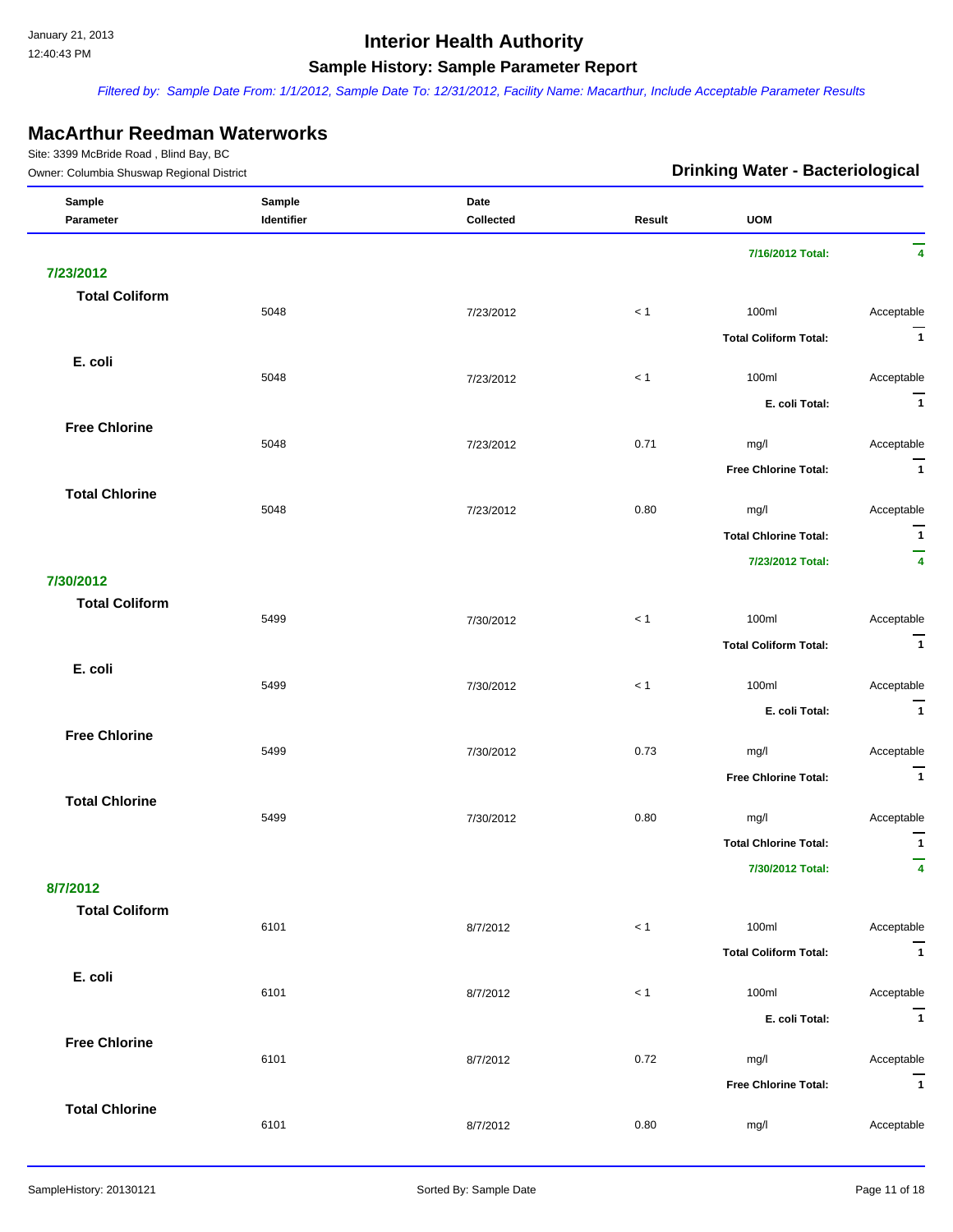*Filtered by: Sample Date From: 1/1/2012, Sample Date To: 12/31/2012, Facility Name: Macarthur, Include Acceptable Parameter Results*

#### **MacArthur Reedman Waterworks**

Site: 3399 McBride Road , Blind Bay, BC

| Owner: Columbia Shuswap Regional District |            |           | <b>Drinking Water - Bacteriological</b> |                              |                          |
|-------------------------------------------|------------|-----------|-----------------------------------------|------------------------------|--------------------------|
| Sample                                    | Sample     | Date      |                                         |                              |                          |
| Parameter                                 | Identifier | Collected | Result                                  | <b>UOM</b>                   | $\overline{\phantom{0}}$ |
|                                           |            |           |                                         | <b>Total Chlorine Total:</b> | $\overline{1}$           |
|                                           |            |           |                                         | 8/7/2012 Total:              | $\overline{4}$           |
| 8/13/2012                                 |            |           |                                         |                              |                          |
| <b>Total Coliform</b>                     | 6354       | 8/13/2012 | < 1                                     | 100ml                        | Acceptable               |
|                                           |            |           |                                         |                              | $\overline{1}$           |
|                                           |            |           |                                         | <b>Total Coliform Total:</b> |                          |
| E. coli                                   | 6354       | 8/13/2012 | < 1                                     | 100ml                        | Acceptable               |
|                                           |            |           |                                         | E. coli Total:               | $\overline{1}$           |
| <b>Free Chlorine</b>                      |            |           |                                         |                              |                          |
|                                           | 6354       | 8/13/2012 | 0.91                                    | mg/l                         | Acceptable               |
|                                           |            |           |                                         | <b>Free Chlorine Total:</b>  | $\overline{1}$           |
| <b>Total Chlorine</b>                     |            |           |                                         |                              |                          |
|                                           | 6354       | 8/13/2012 | 1.00                                    | mg/l                         | Acceptable               |
|                                           |            |           |                                         | <b>Total Chlorine Total:</b> | $\overline{1}$           |
|                                           |            |           |                                         | 8/13/2012 Total:             | $\overline{4}$           |
| 8/20/2012                                 |            |           |                                         |                              |                          |
| <b>Total Coliform</b>                     | 6868       | 8/20/2012 | < 1                                     | 100ml                        | Acceptable               |
|                                           |            |           |                                         | <b>Total Coliform Total:</b> | $\overline{\mathbf{1}}$  |
| E. coli                                   |            |           |                                         |                              |                          |
|                                           | 6868       | 8/20/2012 | < 1                                     | 100ml                        | Acceptable               |
|                                           |            |           |                                         | E. coli Total:               | $\overline{1}$           |
| <b>Free Chlorine</b>                      |            |           |                                         |                              |                          |
|                                           | 6868       | 8/20/2012 | 0.71                                    | mg/l                         | Acceptable               |
|                                           |            |           |                                         | <b>Free Chlorine Total:</b>  | $\overline{1}$           |
| <b>Total Chlorine</b>                     | 6868       | 8/20/2012 | 0.78                                    | mg/l                         | Acceptable               |
|                                           |            |           |                                         | <b>Total Chlorine Total:</b> | $\mathbf{1}$             |
|                                           |            |           |                                         | 8/20/2012 Total:             | 4                        |
| 8/27/2012                                 |            |           |                                         |                              |                          |
| <b>Total Coliform</b>                     |            |           |                                         |                              |                          |
|                                           | 7268       | 8/27/2012 | < 1                                     | 100ml                        | Acceptable               |
|                                           |            |           |                                         | <b>Total Coliform Total:</b> | $\overline{\mathbf{1}}$  |
| E. coli                                   |            |           |                                         |                              |                          |
|                                           | 7268       | 8/27/2012 | < 1                                     | 100ml                        | Acceptable               |
|                                           |            |           |                                         | E. coli Total:               | $\overline{1}$           |
| <b>Free Chlorine</b>                      | 7268       | 8/27/2012 | 0.72                                    | mg/l                         | Acceptable               |
|                                           |            |           |                                         | <b>Free Chlorine Total:</b>  | $\overline{\mathbf{1}}$  |
|                                           |            |           |                                         |                              |                          |

**Total Chlorine**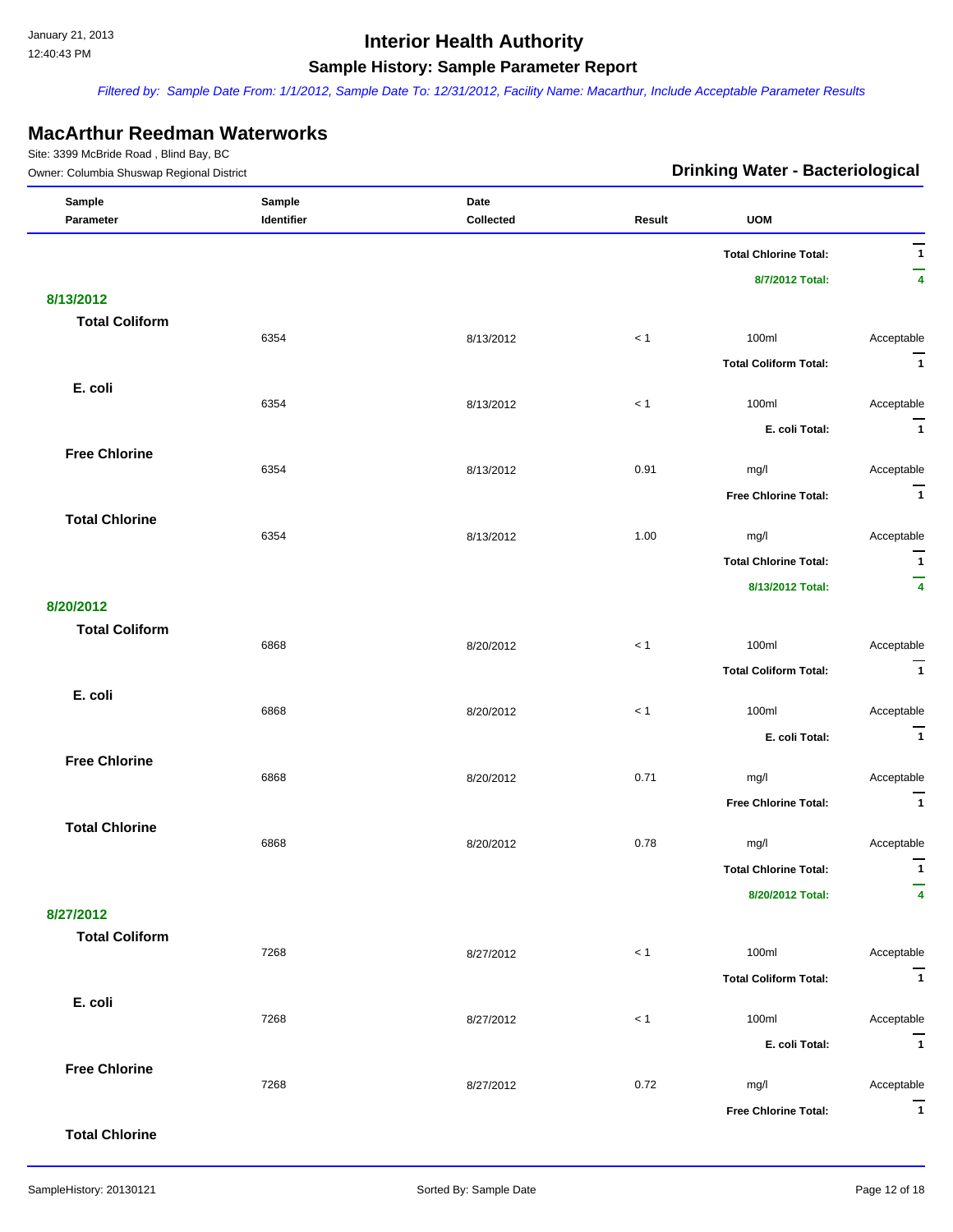*Filtered by: Sample Date From: 1/1/2012, Sample Date To: 12/31/2012, Facility Name: Macarthur, Include Acceptable Parameter Results*

#### **MacArthur Reedman Waterworks**

| $\frac{1}{2}$<br>Owner: Columbia Shuswap Regional District |                      |                   |         | <b>Drinking Water - Bacteriological</b> |                              |
|------------------------------------------------------------|----------------------|-------------------|---------|-----------------------------------------|------------------------------|
| Sample<br>Parameter                                        | Sample<br>Identifier | Date<br>Collected | Result  | <b>UOM</b>                              |                              |
| <b>Total Chlorine</b>                                      |                      |                   |         |                                         |                              |
|                                                            | 7268                 | 8/27/2012         | 0.80    | mg/l                                    | Acceptable                   |
|                                                            |                      |                   |         | <b>Total Chlorine Total:</b>            | $\mathbf{1}$                 |
|                                                            |                      |                   |         | 8/27/2012 Total:                        | —<br>$\overline{\mathbf{4}}$ |
| 9/4/2012                                                   |                      |                   |         |                                         |                              |
| <b>Total Coliform</b>                                      |                      |                   |         |                                         |                              |
|                                                            | 7788                 | 9/4/2012          | $< 1\,$ | 100ml                                   | Acceptable                   |
|                                                            |                      |                   |         | <b>Total Coliform Total:</b>            | $\overline{1}$               |
| E. coli                                                    | 7788                 | 9/4/2012          | < 1     | 100ml                                   | Acceptable                   |
|                                                            |                      |                   |         |                                         | $\overline{1}$               |
|                                                            |                      |                   |         | E. coli Total:                          |                              |
| <b>Free Chlorine</b>                                       | 7788                 | 9/4/2012          | 0.81    | mg/l                                    | Acceptable                   |
|                                                            |                      |                   |         | <b>Free Chlorine Total:</b>             | $\overline{1}$               |
| <b>Total Chlorine</b>                                      |                      |                   |         |                                         |                              |
|                                                            | 7788                 | 9/4/2012          | 0.90    | mg/l                                    | Acceptable                   |
|                                                            |                      |                   |         | <b>Total Chlorine Total:</b>            | $\mathbf{1}$                 |
|                                                            |                      |                   |         | 9/4/2012 Total:                         | –<br>$\overline{4}$          |
| 9/11/2012                                                  |                      |                   |         |                                         |                              |
| <b>Total Coliform</b>                                      |                      |                   |         |                                         |                              |
|                                                            | 8049                 | 9/11/2012         | < 1     | 100ml                                   | Acceptable                   |
|                                                            |                      |                   |         | <b>Total Coliform Total:</b>            | $\overline{1}$               |
| E. coli                                                    | 8049                 |                   | $< 1\,$ | 100ml                                   | Acceptable                   |
|                                                            |                      | 9/11/2012         |         |                                         |                              |
|                                                            |                      |                   |         | E. coli Total:                          | $\overline{\mathbf{1}}$      |
| <b>Free Chlorine</b>                                       | 8049                 | 9/11/2012         | 0.74    | mg/l                                    | Acceptable                   |
|                                                            |                      |                   |         | <b>Free Chlorine Total:</b>             | $\overline{\phantom{a}}$     |
| <b>Total Chlorine</b>                                      |                      |                   |         |                                         |                              |
|                                                            | 8049                 | 9/11/2012         | 0.81    | mg/l                                    | Acceptable                   |
|                                                            |                      |                   |         | <b>Total Chlorine Total:</b>            | $\mathbf{1}$                 |
|                                                            |                      |                   |         | 9/11/2012 Total:                        | 4                            |
| 9/17/2012                                                  |                      |                   |         |                                         |                              |
| <b>Total Coliform</b>                                      |                      |                   |         |                                         |                              |
|                                                            | 8292                 | 9/17/2012         | < 1     | 100ml                                   | Acceptable                   |
|                                                            |                      |                   |         | <b>Total Coliform Total:</b>            | $\overline{\mathbf{1}}$      |
| E. coli                                                    |                      |                   |         |                                         |                              |
|                                                            | 8292                 | 9/17/2012         | < 1     | 100ml                                   | Acceptable                   |
|                                                            |                      |                   |         | E. coli Total:                          | $\overline{1}$               |
| <b>Free Chlorine</b>                                       | 8292                 | 9/17/2012         | 0.69    | mg/l                                    | Acceptable                   |
|                                                            |                      |                   |         |                                         |                              |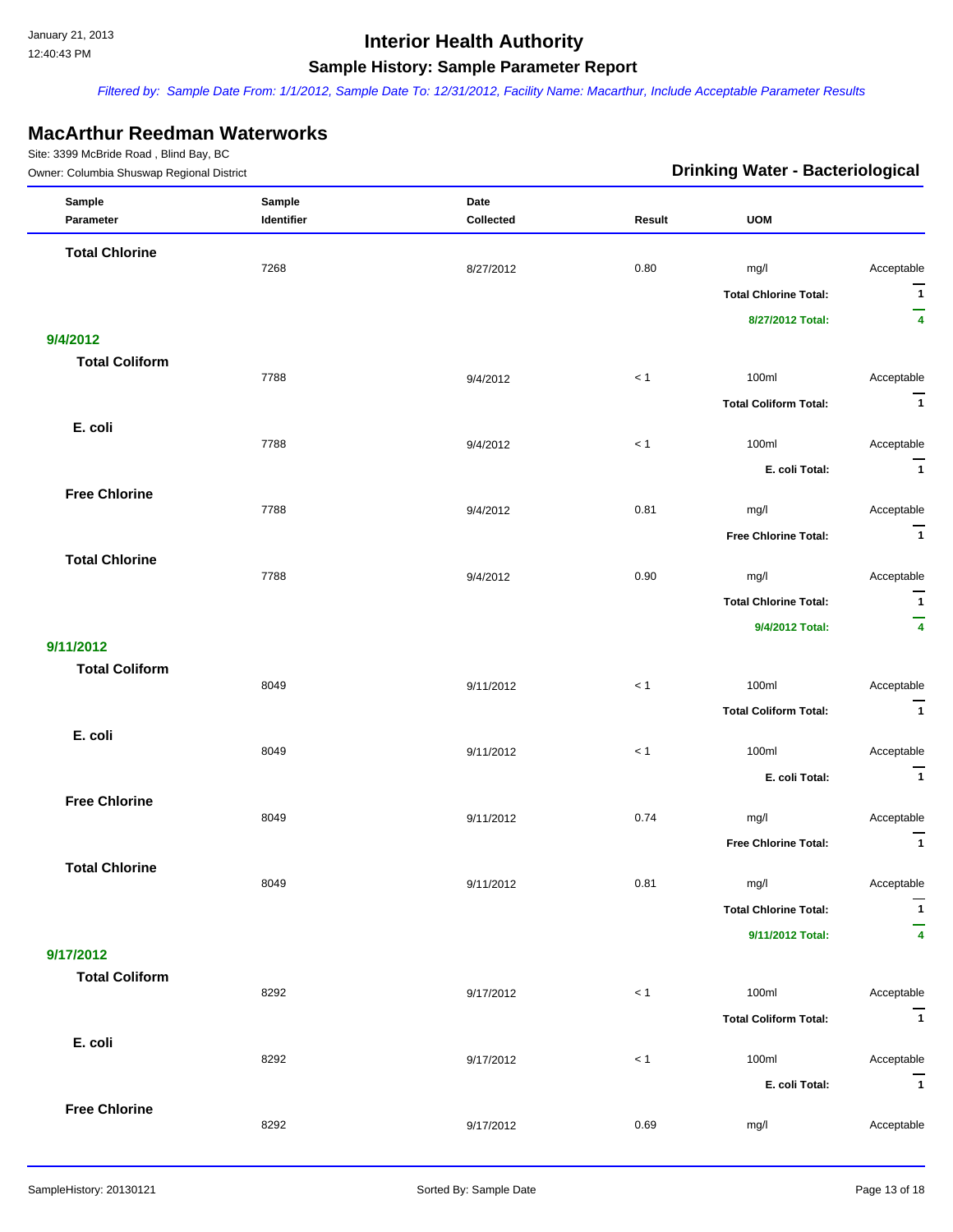*Filtered by: Sample Date From: 1/1/2012, Sample Date To: 12/31/2012, Facility Name: Macarthur, Include Acceptable Parameter Results*

#### **MacArthur Reedman Waterworks**

Site: 3399 McBride Road , Blind Bay, BC

| Owner: Columbia Shuswap Regional District |            |           |        | <b>Drinking Water - Bacteriological</b> |                              |
|-------------------------------------------|------------|-----------|--------|-----------------------------------------|------------------------------|
| Sample                                    | Sample     | Date      |        |                                         |                              |
| Parameter                                 | Identifier | Collected | Result | <b>UOM</b>                              |                              |
|                                           |            |           |        | <b>Free Chlorine Total:</b>             | $\overline{1}$               |
| <b>Total Chlorine</b>                     |            |           |        |                                         |                              |
|                                           | 8292       | 9/17/2012 | 0.78   | mg/l                                    | Acceptable                   |
|                                           |            |           |        | <b>Total Chlorine Total:</b>            | $\overline{1}$<br>-          |
|                                           |            |           |        | 9/17/2012 Total:                        | $\overline{4}$               |
| 9/24/2012<br><b>Total Coliform</b>        |            |           |        |                                         |                              |
|                                           | 8568       | 9/24/2012 | < 1    | 100ml                                   | Acceptable                   |
|                                           |            |           |        | <b>Total Coliform Total:</b>            | $\overline{\mathbf{1}}$      |
| E. coli                                   |            |           |        |                                         |                              |
|                                           | 8568       | 9/24/2012 | < 1    | 100ml                                   | Acceptable                   |
|                                           |            |           |        | E. coli Total:                          | $\overline{1}$               |
| <b>Free Chlorine</b>                      | 8568       | 9/24/2012 | 0.69   | mg/l                                    | Acceptable                   |
|                                           |            |           |        | <b>Free Chlorine Total:</b>             | $\overline{1}$               |
| <b>Total Chlorine</b>                     |            |           |        |                                         |                              |
|                                           | 8568       | 9/24/2012 | 0.75   | mg/l                                    | Acceptable                   |
|                                           |            |           |        | <b>Total Chlorine Total:</b>            | $\overline{1}$               |
|                                           |            |           |        | 9/24/2012 Total:                        | -<br>$\overline{\mathbf{4}}$ |
| 10/1/2012                                 |            |           |        |                                         |                              |
| <b>Total Coliform</b>                     |            |           |        |                                         |                              |
|                                           | 8823       | 10/1/2012 | < 1    | 100ml                                   | Acceptable                   |
|                                           |            |           |        | <b>Total Coliform Total:</b>            | $\overline{1}$               |
| E. coli                                   | 8823       | 10/1/2012 | < 1    | 100ml                                   | Acceptable                   |
|                                           |            |           |        | E. coli Total:                          | $\overline{1}$               |
| <b>Free Chlorine</b>                      |            |           |        |                                         |                              |
|                                           | 8823       | 10/1/2012 | 0.77   | mg/l                                    | Acceptable                   |
|                                           |            |           |        | Free Chlorine Total:                    | $\mathbf{1}$                 |
| <b>Total Chlorine</b>                     |            |           |        |                                         |                              |
|                                           | 8823       | 10/1/2012 | 0.83   | mg/l                                    | Acceptable                   |
|                                           |            |           |        | <b>Total Chlorine Total:</b>            | $\mathbf{1}$                 |
| 10/9/2012                                 |            |           |        | 10/1/2012 Total:                        | 4                            |
| <b>Total Coliform</b>                     |            |           |        |                                         |                              |
|                                           | 9101       | 10/9/2012 | < 1    | 100ml                                   | Acceptable                   |
|                                           |            |           |        | <b>Total Coliform Total:</b>            | $\overline{1}$               |
| E. coli                                   |            |           |        |                                         |                              |
|                                           | 9101       | 10/9/2012 | $< 1$  | 100ml                                   | Acceptable                   |
|                                           |            |           |        | E. coli Total:                          | $\overline{1}$               |

**Free Chlorine**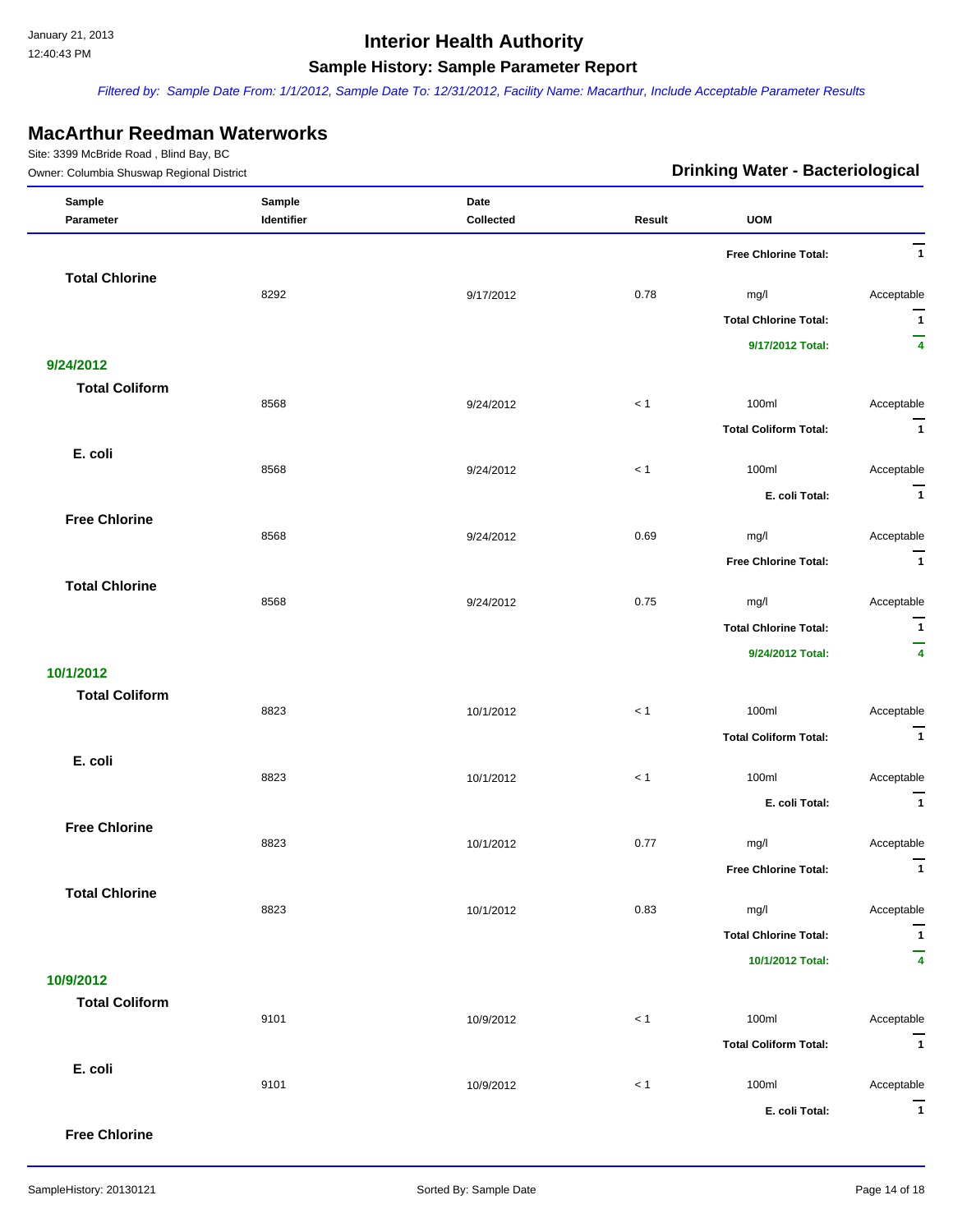*Filtered by: Sample Date From: 1/1/2012, Sample Date To: 12/31/2012, Facility Name: Macarthur, Include Acceptable Parameter Results*

### **MacArthur Reedman Waterworks**

| Owner: Columbia Shuswap Regional District |            |            | <b>Drinking Water - Bacteriological</b> |                              |                         |
|-------------------------------------------|------------|------------|-----------------------------------------|------------------------------|-------------------------|
| Sample                                    | Sample     | Date       |                                         |                              |                         |
| Parameter                                 | Identifier | Collected  | Result                                  | <b>UOM</b>                   |                         |
| <b>Free Chlorine</b>                      |            |            |                                         |                              |                         |
|                                           | 9101       | 10/9/2012  | 0.70                                    | mg/l                         | Acceptable              |
|                                           |            |            |                                         | <b>Free Chlorine Total:</b>  | $\overline{1}$          |
| <b>Total Chlorine</b>                     | 9101       | 10/9/2012  | 0.77                                    | mg/l                         | Acceptable              |
|                                           |            |            |                                         |                              | $\overline{1}$          |
|                                           |            |            |                                         | <b>Total Chlorine Total:</b> | -                       |
| 10/15/2012                                |            |            |                                         | 10/9/2012 Total:             | 4                       |
| <b>Total Coliform</b>                     |            |            |                                         |                              |                         |
|                                           | 9274       | 10/15/2012 | $<1$                                    | 100ml                        | Acceptable              |
|                                           |            |            |                                         | <b>Total Coliform Total:</b> | $\overline{1}$          |
| E. coli                                   |            |            |                                         |                              |                         |
|                                           | 9274       | 10/15/2012 | < 1                                     | 100ml                        | Acceptable              |
|                                           |            |            |                                         | E. coli Total:               | $\overline{\mathbf{1}}$ |
| <b>Free Chlorine</b>                      |            |            |                                         |                              |                         |
|                                           | 9274       | 10/15/2012 | 0.66                                    | mg/l                         | Acceptable              |
|                                           |            |            |                                         | Free Chlorine Total:         | $\overline{1}$          |
| <b>Total Chlorine</b>                     | 9274       | 10/15/2012 | 0.72                                    | mg/l                         | Acceptable              |
|                                           |            |            |                                         | <b>Total Chlorine Total:</b> | $\overline{1}$          |
|                                           |            |            |                                         |                              | -                       |
| 10/22/2012                                |            |            |                                         | 10/15/2012 Total:            | $\overline{\mathbf{4}}$ |
| <b>Total Coliform</b>                     |            |            |                                         |                              |                         |
|                                           | 9497       | 10/22/2012 | $<1$                                    | 100ml                        | Acceptable              |
|                                           |            |            |                                         | <b>Total Coliform Total:</b> | $\overline{\mathbf{1}}$ |
| E. coli                                   |            |            |                                         |                              |                         |
|                                           | 9497       | 10/22/2012 | $<1$                                    | 100ml                        | Acceptable              |
|                                           |            |            |                                         | E. coli Total:               | $\mathbf{1}$            |
| <b>Free Chlorine</b>                      | 9497       | 10/22/2012 | 0.78                                    | mg/l                         | Acceptable              |
|                                           |            |            |                                         |                              | $\overline{1}$          |
|                                           |            |            |                                         | <b>Free Chlorine Total:</b>  |                         |
| <b>Total Chlorine</b>                     | 9497       | 10/22/2012 | 0.86                                    | mg/l                         | Acceptable              |
|                                           |            |            |                                         | <b>Total Chlorine Total:</b> | $\mathbf{1}$            |
|                                           |            |            |                                         | 10/22/2012 Total:            | -<br>4                  |
| 10/29/2012                                |            |            |                                         |                              |                         |
| <b>Total Coliform</b>                     |            |            |                                         |                              |                         |
|                                           | 9723       | 10/29/2012 | < 1                                     | 100ml                        | Acceptable              |
|                                           |            |            |                                         | <b>Total Coliform Total:</b> | $\overline{1}$          |
| E. coli                                   |            |            |                                         |                              |                         |
|                                           | 9723       | 10/29/2012 | < 1                                     | 100ml                        | Acceptable              |
|                                           |            |            |                                         |                              |                         |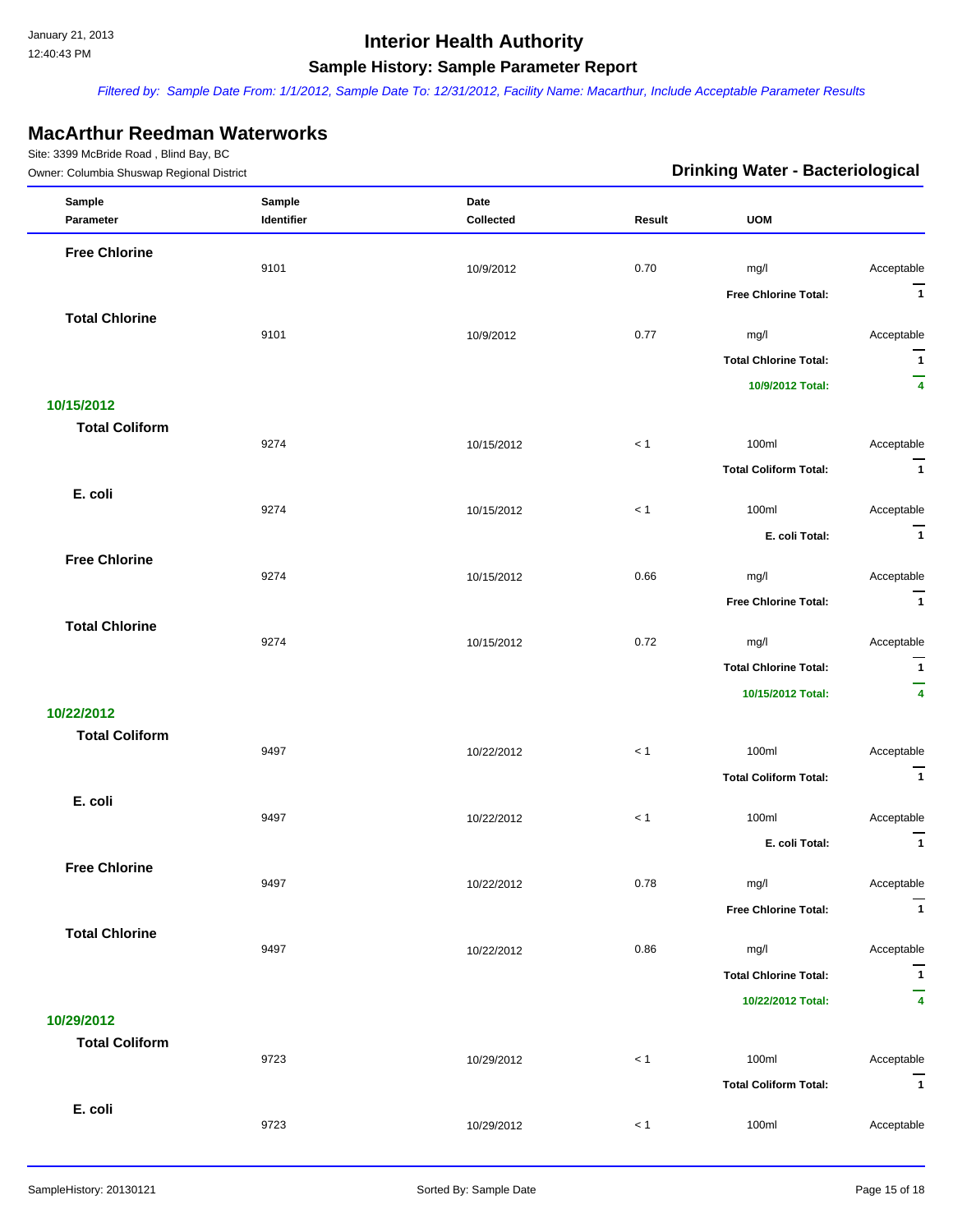*Filtered by: Sample Date From: 1/1/2012, Sample Date To: 12/31/2012, Facility Name: Macarthur, Include Acceptable Parameter Results*

### **MacArthur Reedman Waterworks**

Site: 3399 McBride Road , Blind Bay, BC

| Owner: Columbia Shuswap Regional District |            |            | <b>Drinking Water - Bacteriological</b> |                              |                              |
|-------------------------------------------|------------|------------|-----------------------------------------|------------------------------|------------------------------|
| Sample                                    | Sample     | Date       |                                         |                              |                              |
| Parameter                                 | Identifier | Collected  | Result                                  | <b>UOM</b>                   |                              |
|                                           |            |            |                                         | E. coli Total:               | $\overline{1}$               |
| <b>Free Chlorine</b>                      |            |            |                                         |                              |                              |
|                                           | 9723       | 10/29/2012 | 0.78                                    | mg/l                         | Acceptable<br>$\overline{1}$ |
|                                           |            |            |                                         | <b>Free Chlorine Total:</b>  |                              |
| <b>Total Chlorine</b>                     | 9723       | 10/29/2012 | 0.85                                    | mg/l                         | Acceptable                   |
|                                           |            |            |                                         | <b>Total Chlorine Total:</b> | $\mathbf{1}$                 |
|                                           |            |            |                                         | 10/29/2012 Total:            | -<br>4                       |
| 11/5/2012                                 |            |            |                                         |                              |                              |
| <b>Total Coliform</b>                     |            |            |                                         |                              |                              |
|                                           | 9924       | 11/5/2012  | $<1$                                    | 100ml                        | Acceptable                   |
|                                           |            |            |                                         | <b>Total Coliform Total:</b> | $\overline{1}$               |
| E. coli                                   | 9924       | 11/5/2012  | < 1                                     | 100ml                        | Acceptable                   |
|                                           |            |            |                                         | E. coli Total:               | $\overline{1}$               |
| <b>Free Chlorine</b>                      |            |            |                                         |                              |                              |
|                                           | 9924       | 11/5/2012  | 0.71                                    | mg/l                         | Acceptable                   |
|                                           |            |            |                                         | <b>Free Chlorine Total:</b>  | $\overline{1}$               |
| <b>Total Chlorine</b>                     |            |            |                                         |                              |                              |
|                                           | 9924       | 11/5/2012  | 0.80                                    | mg/l                         | Acceptable                   |
|                                           |            |            |                                         | <b>Total Chlorine Total:</b> | $\overline{1}$               |
| 11/13/2012                                |            |            |                                         | 11/5/2012 Total:             | $\overline{4}$               |
| <b>Total Coliform</b>                     |            |            |                                         |                              |                              |
|                                           | 10203      | 11/13/2012 | $<1$                                    | 100ml                        | Acceptable                   |
|                                           |            |            |                                         | <b>Total Coliform Total:</b> | $\overline{1}$               |
| E. coli                                   |            |            |                                         |                              |                              |
|                                           | 10203      | 11/13/2012 | < 1                                     | 100ml                        | Acceptable                   |
|                                           |            |            |                                         | E. coli Total:               | $\mathbf{1}$                 |
| <b>Free Chlorine</b>                      | 10203      | 11/13/2012 | 0.71                                    | mg/l                         | Acceptable                   |
|                                           |            |            |                                         | <b>Free Chlorine Total:</b>  | $\overline{1}$               |
| <b>Total Chlorine</b>                     |            |            |                                         |                              |                              |
|                                           | 10203      | 11/13/2012 | 0.77                                    | mg/l                         | Acceptable                   |
|                                           |            |            |                                         | <b>Total Chlorine Total:</b> | $\overline{1}$               |
|                                           |            |            |                                         | 11/13/2012 Total:            | 4                            |
| 11/19/2012                                |            |            |                                         |                              |                              |
| <b>Total Coliform</b>                     | 10349      | 11/19/2012 | < 1                                     | 100ml                        | Acceptable                   |
|                                           |            |            |                                         | <b>Total Coliform Total:</b> | $\overline{1}$               |
|                                           |            |            |                                         |                              |                              |

 **E. coli**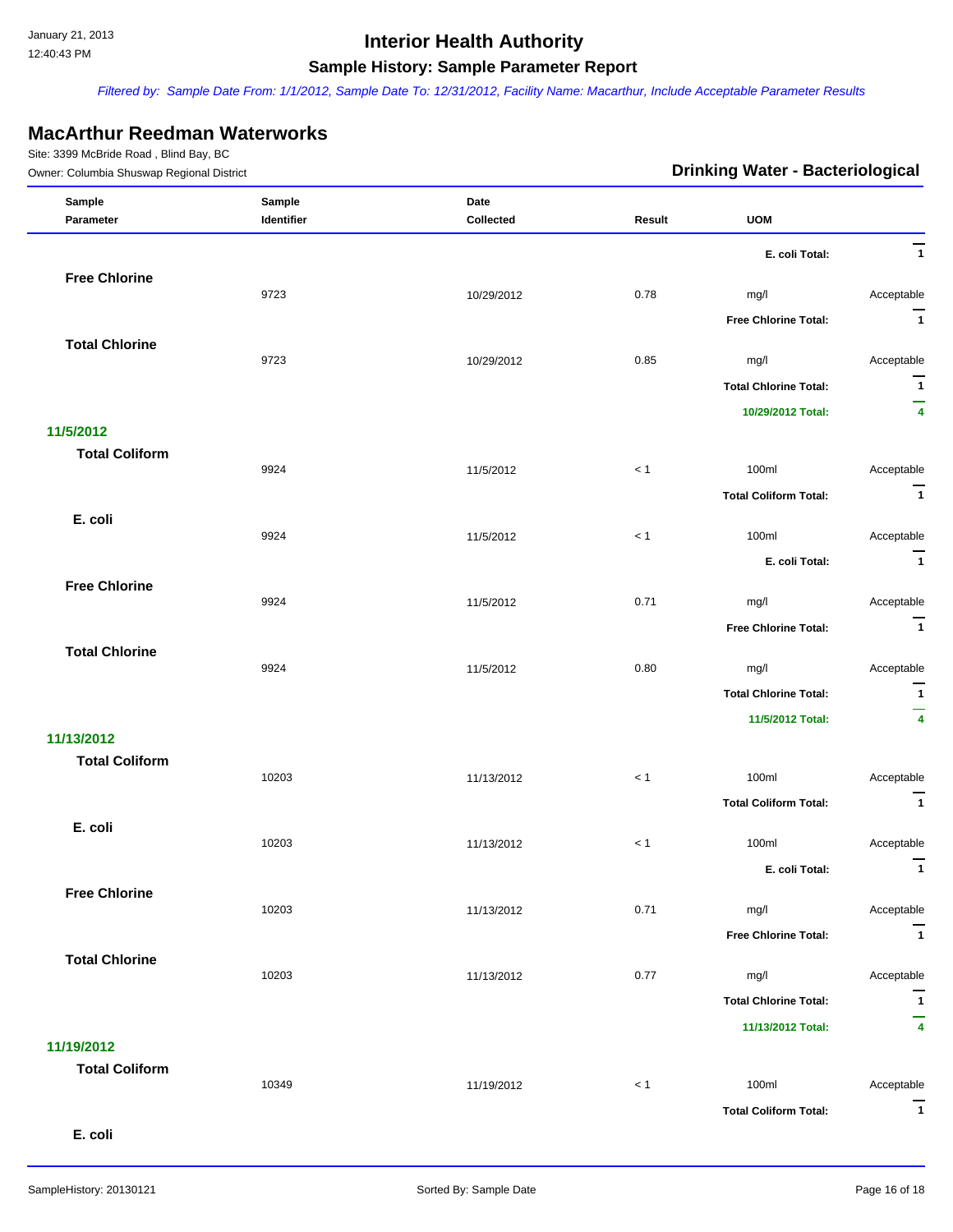*Filtered by: Sample Date From: 1/1/2012, Sample Date To: 12/31/2012, Facility Name: Macarthur, Include Acceptable Parameter Results*

### **MacArthur Reedman Waterworks**

| Owner: Columbia Shuswap Regional District |                      |                   |        | <b>Drinking Water - Bacteriological</b> |                               |
|-------------------------------------------|----------------------|-------------------|--------|-----------------------------------------|-------------------------------|
| Sample<br>Parameter                       | Sample<br>Identifier | Date<br>Collected | Result | <b>UOM</b>                              |                               |
|                                           |                      |                   |        |                                         |                               |
| E. coli                                   | 10349                | 11/19/2012        | < 1    | 100ml                                   | Acceptable                    |
|                                           |                      |                   |        | E. coli Total:                          | $\overline{1}$                |
| <b>Free Chlorine</b>                      |                      |                   |        |                                         |                               |
|                                           | 10349                | 11/19/2012        | 0.61   | mg/l                                    | Acceptable                    |
|                                           |                      |                   |        | <b>Free Chlorine Total:</b>             | $\overline{1}$                |
| <b>Total Chlorine</b>                     | 10349                | 11/19/2012        | 0.68   | mg/l                                    | Acceptable                    |
|                                           |                      |                   |        | <b>Total Chlorine Total:</b>            | $\overline{1}$                |
|                                           |                      |                   |        | 11/19/2012 Total:                       | $\overline{4}$                |
| 11/26/2012                                |                      |                   |        |                                         |                               |
| <b>Total Coliform</b>                     | 10578                | 11/26/2012        | < 1    | 100ml                                   | Acceptable                    |
|                                           |                      |                   |        | <b>Total Coliform Total:</b>            | $\overline{\mathbf{1}}$       |
| E. coli                                   |                      |                   |        |                                         |                               |
|                                           | 10578                | 11/26/2012        | $<1$   | 100ml                                   | Acceptable                    |
|                                           |                      |                   |        | E. coli Total:                          | $\overline{1}$                |
| <b>Free Chlorine</b>                      | 10578                | 11/26/2012        | 0.67   | mg/l                                    | Acceptable                    |
|                                           |                      |                   |        | <b>Free Chlorine Total:</b>             | $\overline{1}$                |
| <b>Total Chlorine</b>                     |                      |                   |        |                                         |                               |
|                                           | 10578                | 11/26/2012        | 0.75   | mg/l                                    | Acceptable                    |
|                                           |                      |                   |        | <b>Total Chlorine Total:</b>            | $\mathbf{1}$                  |
|                                           |                      |                   |        | 11/26/2012 Total:                       | $\overline{\phantom{0}}$<br>4 |
| 12/3/2012                                 |                      |                   |        |                                         |                               |
| <b>Total Coliform</b>                     | 10799                | 12/3/2012         | $<1$   | 100ml                                   | Acceptable                    |
|                                           |                      |                   |        | <b>Total Coliform Total:</b>            | $\mathbf{1}$                  |
| E. coli                                   |                      |                   |        |                                         |                               |
|                                           | 10799                | 12/3/2012         | < 1    | 100ml                                   | Acceptable<br>$\overline{1}$  |
|                                           |                      |                   |        | E. coli Total:                          |                               |
| <b>Free Chlorine</b>                      | 10799                | 12/3/2012         | 0.64   | mg/l                                    | Acceptable                    |
|                                           |                      |                   |        | <b>Free Chlorine Total:</b>             | $\overline{1}$                |
| <b>Total Chlorine</b>                     |                      |                   |        |                                         |                               |
|                                           | 10799                | 12/3/2012         | 0.71   | mg/l                                    | Acceptable                    |
|                                           |                      |                   |        | <b>Total Chlorine Total:</b>            | $\overline{1}$                |
| 12/11/2012                                |                      |                   |        | 12/3/2012 Total:                        | 4                             |
| <b>Total Coliform</b>                     |                      |                   |        |                                         |                               |
|                                           | 11122                | 12/11/2012        | < 1    | 100ml                                   | Acceptable                    |